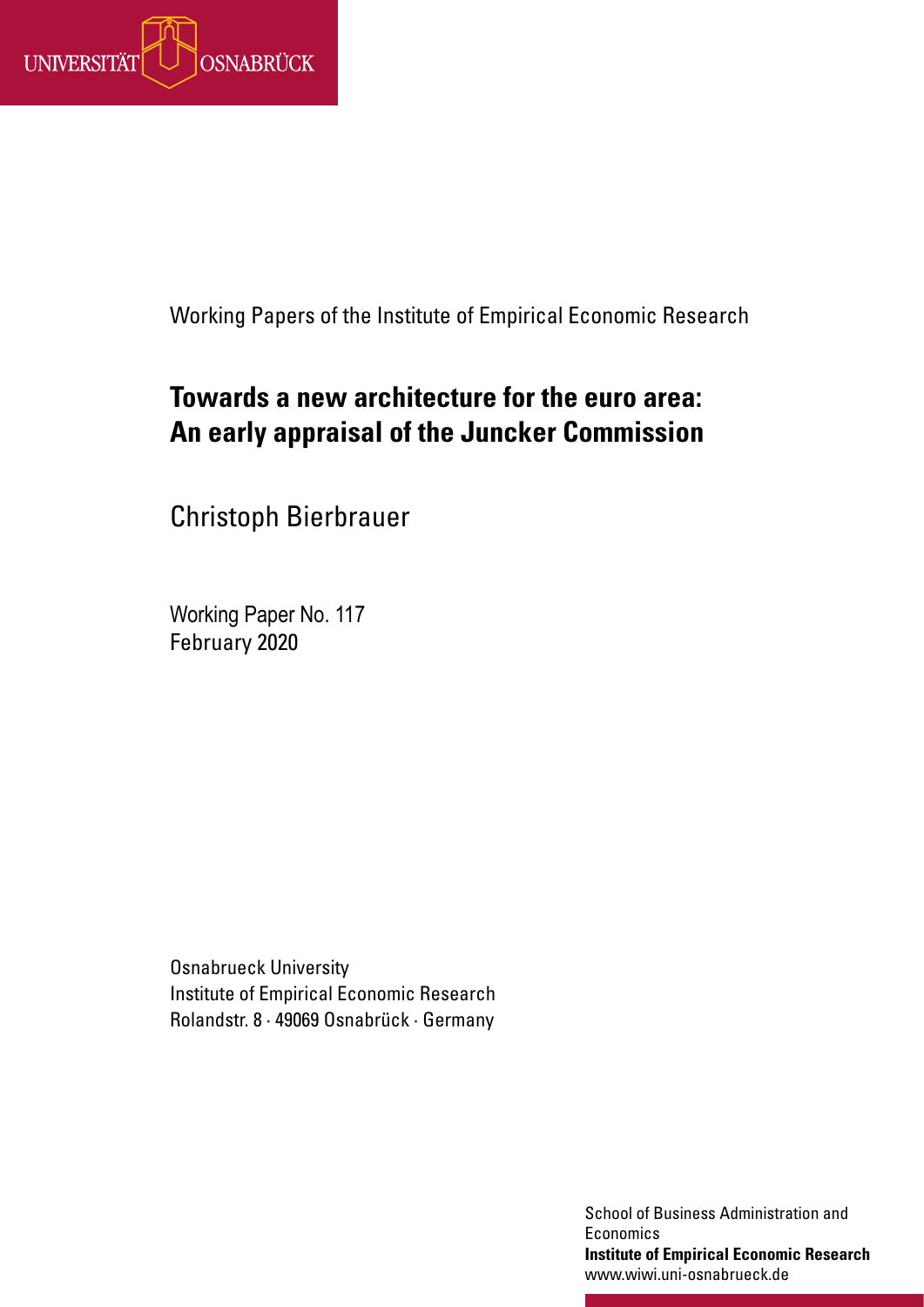# Towards a new architecture for the euro area: An early appraisal of the Juncker Commission

Christoph Bierbrauer <sup>∗</sup>

 $University of Osnabriick$ 

This Draft: February 5, 2020

We provide an early assessment of the Juncker Commission's contributions to the ongoing reform of the euro area. In doing so, we present a chronological summary of the reform process up to 2014. At the time, the euro area architecture had undergone many changes. These were mainly focused on risk prevention in the tradition of the original Stability and Growth Pact.

The self-proclaimed priority of Juncker was the translation of already agreed upon reforms into European law and to add mechanisms for risk sharing in the public and private sector. Other objectives included kick-starting investment in Europe, increase transparency and democratic accountability and to make the workings of the Commission more visible to improve public support for the common institution. The Juncker Commission faced a Sisyphean task. A slow bur steady euro areawide economic upturn, positive for member states, eased their economic pressures and led to a general reform fatigue. Moreover, the Brexit decision in the United Kingdom absorbed resources as well as attention and made reform decisions that require unanimity among the member states difficult.

In Juncker's term, reforms moved at glacial speed, a major breakthrough with regard to adding risk sharing to the euro area architecture could not be achieved. In his term however, the Commission was able to provide considerable support for investment in Europe and to increase public support for the European project which was at a record low when Juncker took office.

Keywords: European Union; European Economic and Monetary Union; European Commission; Jean-Claude Juncker; Euro area reform; European Integration; European debt crisis; Public Debt; Decentralized fiscal policy; Monetary union. JEL Classification Numbers: E00, E02, E69, F36, F45, F53, F59, H00, H12.

<sup>\*</sup>Address: University of Osnabrück, Department of Economics, Rolandstr. 8, 49069 Osnabrück, Germany, Phone:  $+49$  (0) 6151 1638 792, Mail: *christoph.bierbrauer@uni-osnabrueck.de.*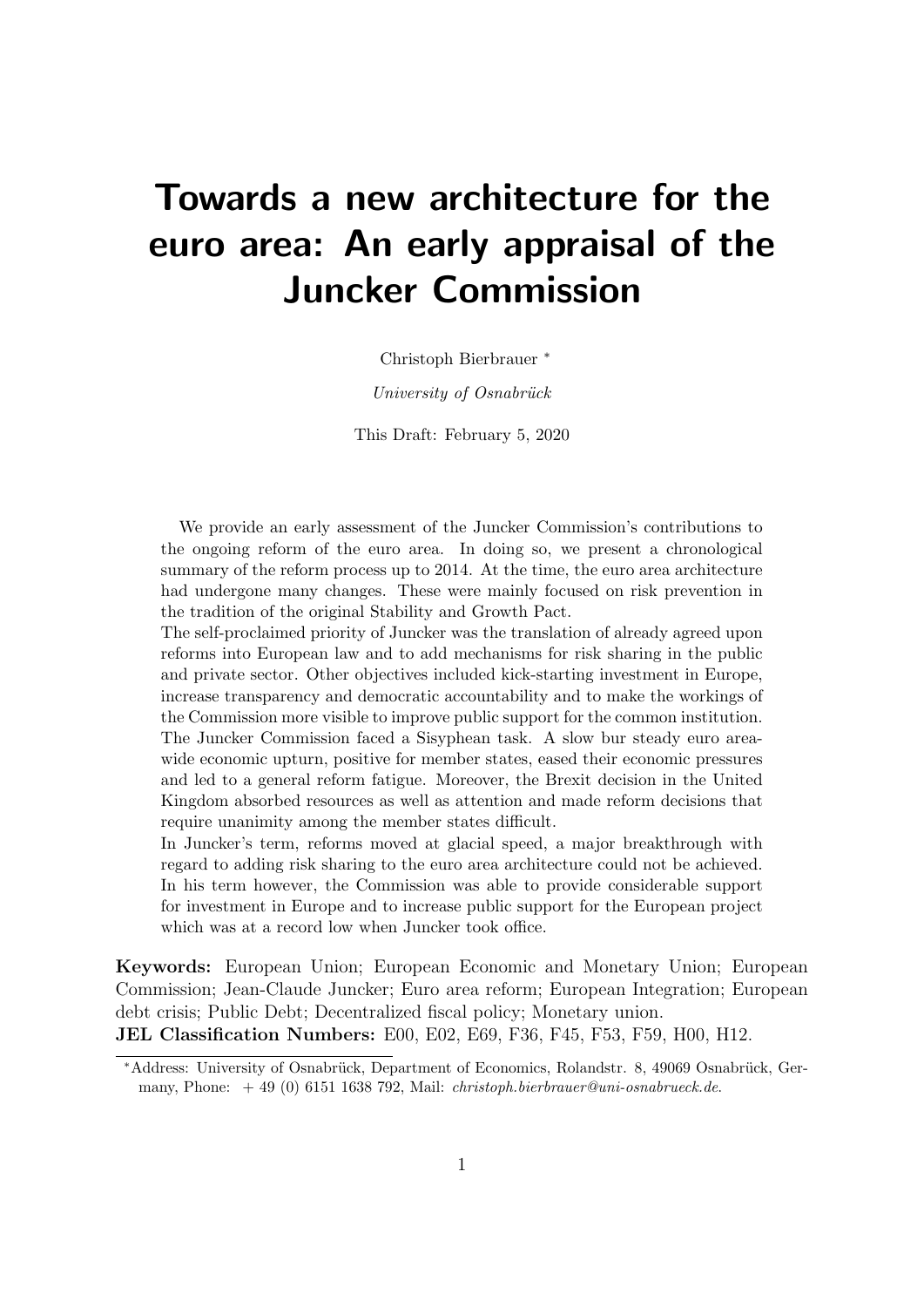## 1 Introduction

The Juncker Commission came into office on 1 November 2014, six years after the onset of the global financial crisis that triggered the sovereign debt crisis in the euro area. What followed were major adjustments to the euro area architecture.

At the time, as a result of the crisis, a number of member states still needed financial assistance. These countries were required to follow the terms of economic adjustment programs agreed between them, the European Central Bank (ECB), the International Monetary Fund (IMF) and the European Commission.

These reform packages introduced in the midst of the crisis were a mix of European directives and regulations as well as intergovernmental treaties between subsets of member states of the European Union (EU). Meanwhile, the euro area as a whole had been leaving the recession and a slow recovery had started. This opened a window of opportunity to translate intergovernmental agreements put in place in response to the European debt crisis into European law and for further reform of the euro area.

This paper focuses on how the Juncker Commission implemented the agreed upon changes to the euro area architecture, applied the new framework in place and used the new set of instruments at its disposal to monitor the adherence of members to the new rules in order to prevent future crisis in the euro area and the European Union as a whole.

Moreover, this paper presents the view taken by the Juncker Commission and its predecessors on the weaknesses of the euro area. It argues that the euro area continues to require reform and adjustments. Finally, the paper looks at current policies in member states against the institutional and legal changes the Juncker Commission implemented while in office through 2019. It draws conclusions whether the Juncker Commission was effective and successful in the pursuit of its agenda.

The paper is organized as follows. Section 2 sets out the reforms undertaken by the euro area in response to the European debt crisis. Section 3 introduces the policy agenda of the European Commission lead by then President Jean-Claude Juncker. We discuss the proposals and activities of the Juncker Commission in section 4. Finally, section 5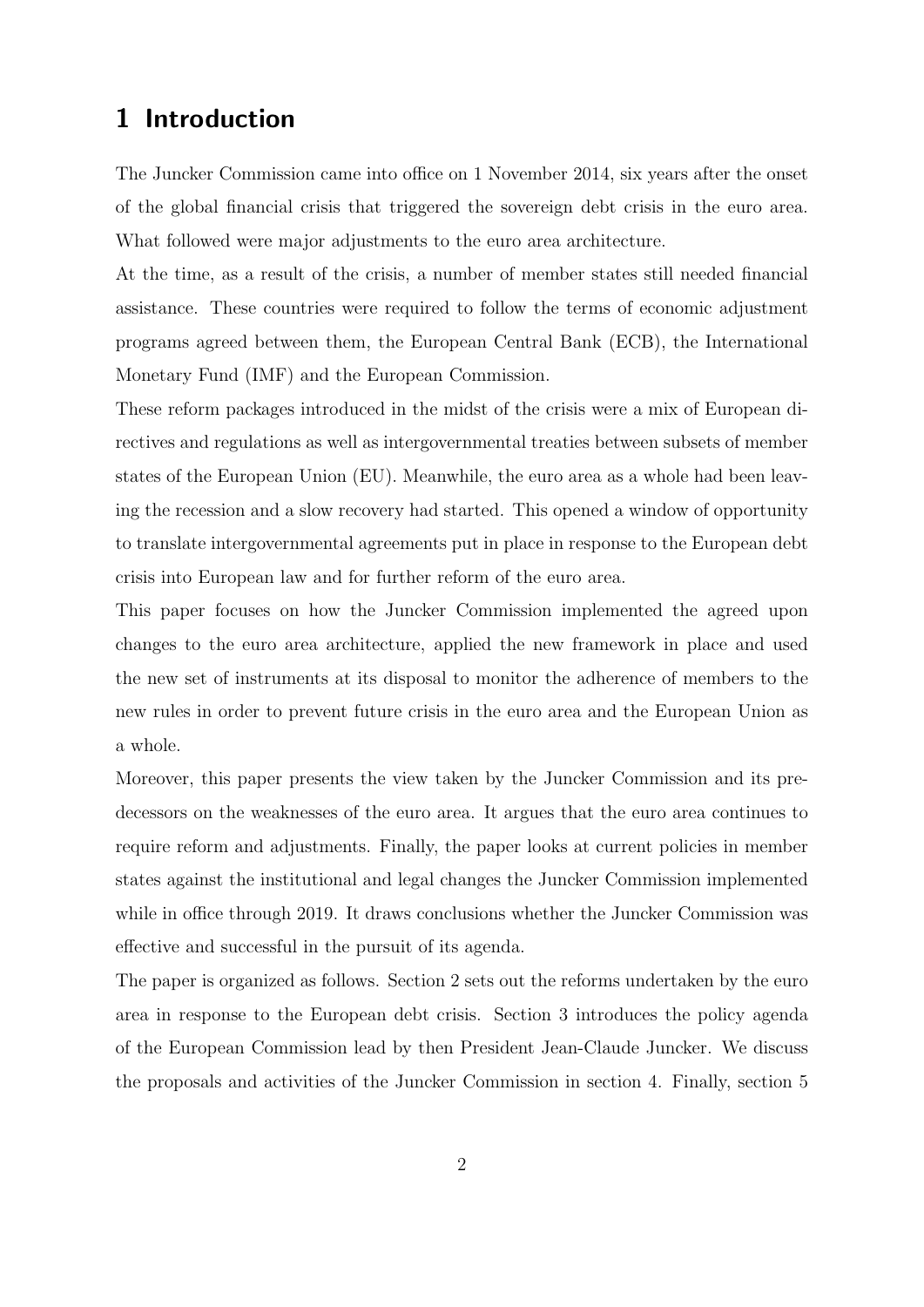presents concluding remarks and a brief outlook on the remaining tasks that should be prioritized by the Commission under President Ursula von der Leyen.

## 2 The European debt crisis and its impact on the euro area architecture

#### 2.1 The original architecture of the euro area

The euro area consists of nineteen sovereign nations sharing one currency and are therefore subject to the unified monetary policy of the ECB. The euro area does not feature a similar architecture for fiscal and economic policies that mirrors the unified decisions of its central bank.

Integrated financial markets are crucial for the transmission of monetary policy. The supervision of financial institutions and the banking systems was conducted on national level when the Great Recession hit the EU in 2008. Thus, financial markets were another area in which unified monetary policy was confronted with heterogeneous national set-ups.

A unique characteristic of the European Monetary Union is the lack of a common safe asset. Member states access financial markets as individual borrowers. The ECB relies on government bonds for the conduct of open market operations. Since the introduction of the euro, it accepted member states' debt as central bank collateral. This was one important reason for the convergence of member states' debt ratings and sovereign yields in the decade before the Great Recession hit. However, it did not reflect the heterogeneous nature of national fiscal policies of the member states. Countries with below average fiscal sustainability were able to borrow at interests rates that did not adequately reflect their default risk.

Government debt plays an important role in the balance sheet of private banks. One undesirable side effect of this set-up was that private banks had and still have a strong home bias in their holdings of safe assets, i.e. they prefer to buy bonds issued by their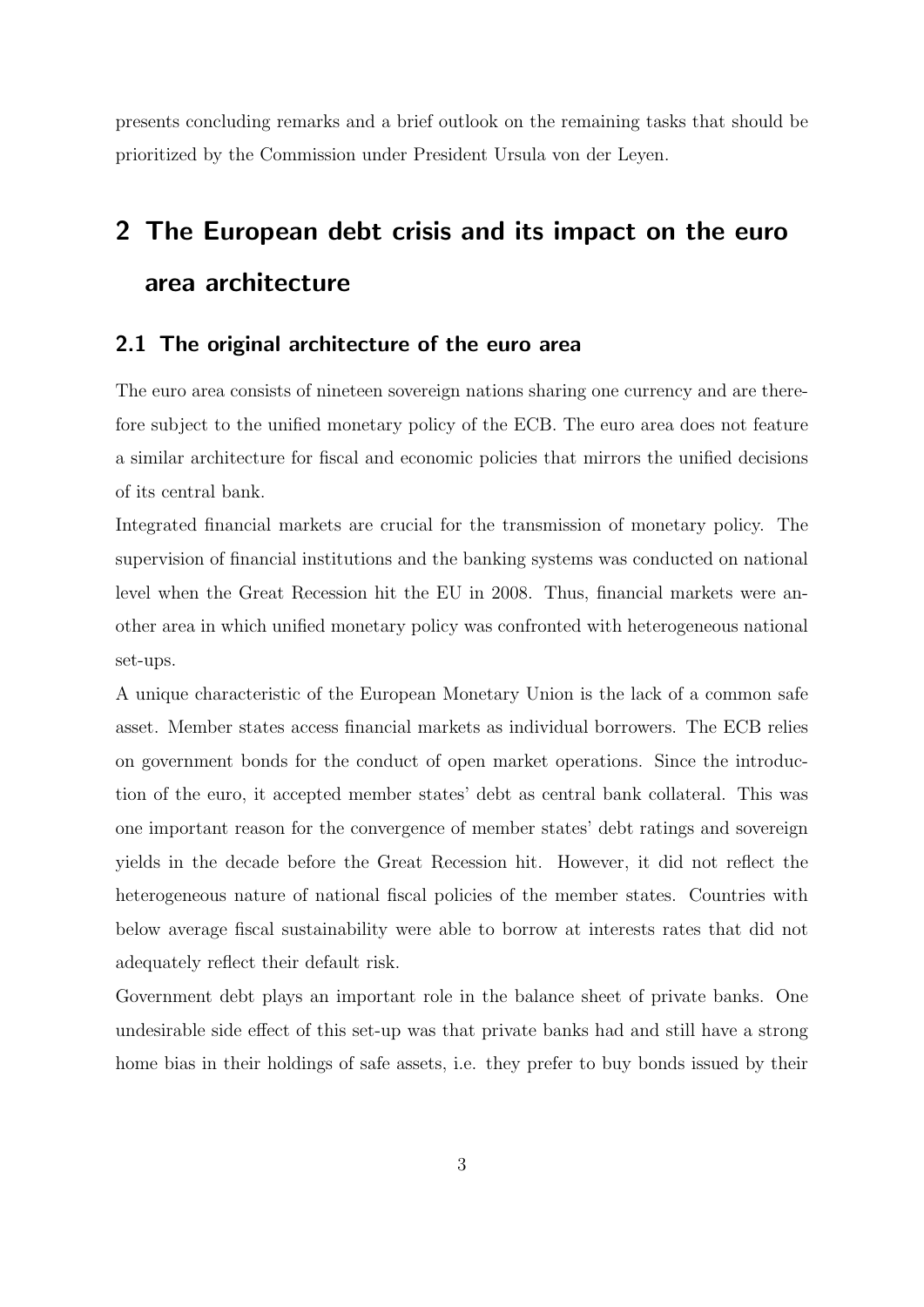home countries. Thus, as some member states of the euro area were loosing the trust of lenders on international financial markets, it directly affected the balance sheets of their national banking sector negatively. Triggering a vicious cycle, national governments were forced to provide capital to support failing banks. This further weakened their fiscal position. In turn, doubts in their ability to service issued liabilities further drove up the yields on their issued debt. As a result, increased amounts of capital were needed to support the private banking system. The phenomenon is called the bank-sovereign feedback loop, Gerlach et al. (2010) labeled it the sovereign-bank doom loop.

Overall, the euro area architecture displayed a number of vulnerabilities that led from the Great Recession by 2010 into a sovereign debt crisis known as the European debt crisis or simply the euro crisis. At the time, it became apparent that the euro area was ill-prepared to respond appropriately and in a coordinated manner to the imminent crisis.

The original architecture of the EMU aimed at preventing potential crisis by imposing a set of rules enshrined in the Stability and Growth Pact<sup>1</sup> (SGP). By design, it was asymmetric and incomplete.

The original SGP was aimed at preventing imbalances arising from diverging national fiscal policies in individual member states. The thresholds for national government debt and current government deficit, 60% and 3% of national gross domestic product (GDP) respectively, and the so-called no bailout clause have long become common knowledge in the euro area. These rules were narrowly focused at preventing excessive national deficits and debt while austerity and its national effects as well as spillovers from national economic policies on other member states were not addressed.

The original SGP was an *instrument to prevent risks* originating from unsustainable national fiscal policy. It lacked a framework for the coordination of economic policies, appropriate provisions for risk prevention in the private sector or risk sharing in either the public or private sector. The idea was that, if all member states followed a sustainable fiscal path in normal times, there would be sufficient fiscal space to counter any

<sup>&</sup>lt;sup>1</sup>The SGP is part of the Treaty on the Functioning of the European Union, Articles 121 and 126[1].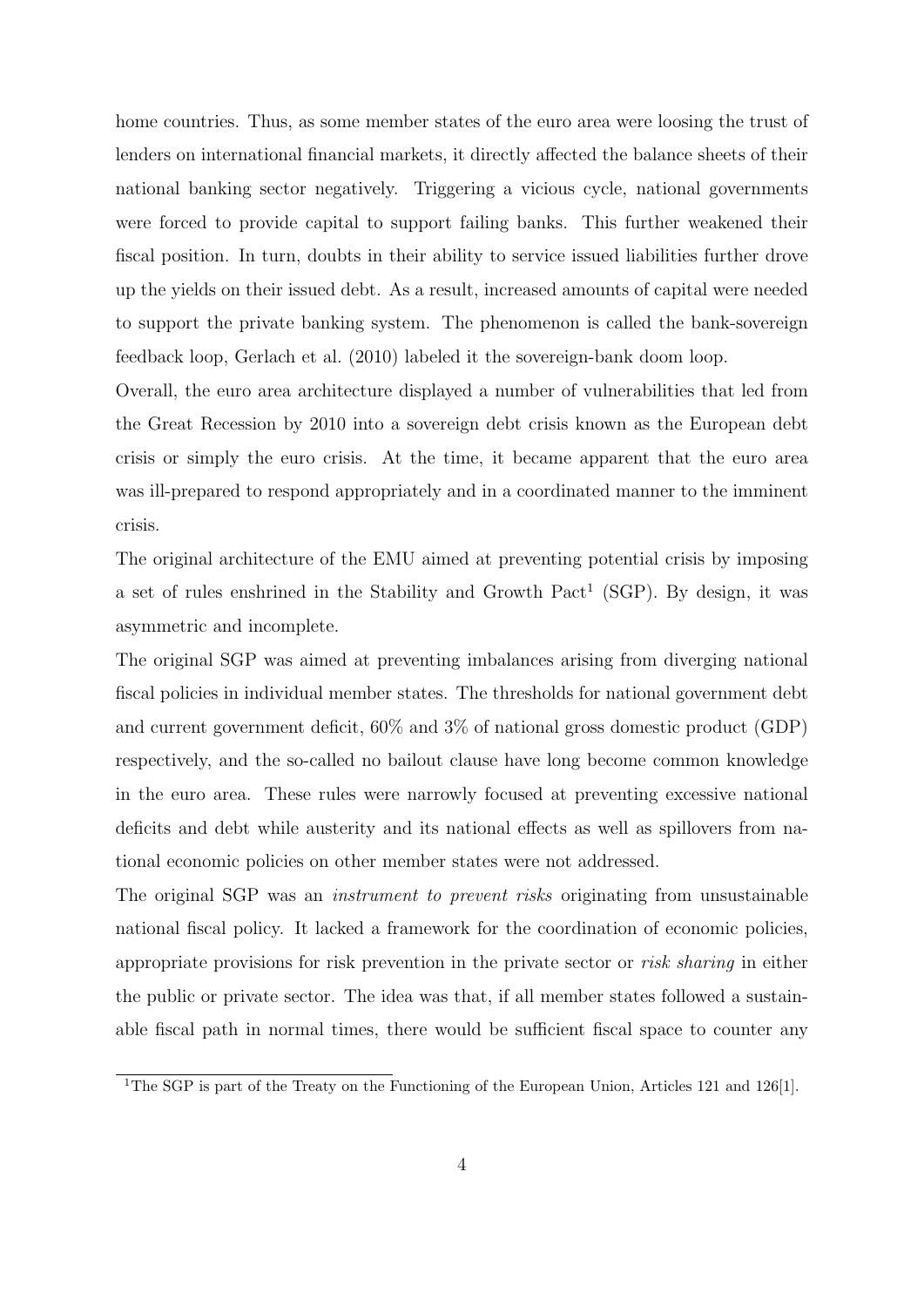national economic crisis without the need for macroeconomic stabilization tools for the euro area as a whole. The no bailout clause that prohibited the mutual guarantee of national debt among member states was introduced to enforce this idea. If a country put itself into a position where it lost access to debt financing, it would have to resolve the crisis on its own. The clause was intended to impose fiscal discipline on euro area member states by imposing prohibitively huge costs in case a country would fail to adhere to the common rules.

The problem with such an idea is that no country, in particular when it is a member of a currency area, operates in a vacuum. A sovereign debt crisis often calls into question the solvency of neighboring countries with similar characteristics. Thus, creating the danger of contagion and other negative spillovers. The Asian financial crisis of 1997 and the Russian financial crisis of 1998 provided painful lessons for such problems.

Thus, it can be argued that the no bailout clause never was a credible or viable option. According to Buiter and Rahbari (2010), the original euro area architecture implied the possibility for mutual financial assistance. They argue that the Treaties provide a legal basis for such actions rendering the no bailout clause equivalent to a Potemkin village. This view is invigorated by the ruling of national constitutional courts as well as the European Court of Justice. They confirmed the legality of the financial assistance provided to several countries in the course of the European debt crisis.

A different line of argument is presented by Ardagna and Caselli (2012). They apply a game theoretic approach to show the substantial costs of following through with the no bailout clause, i.e. contagion and negative spillovers. From their national perspectives, it was the best and least costly choice for euro area members to abandon the no bailout clause as the worst case materialized.

The discussion of Ardagna and Caselli (2012) provides an example for a situation in which the interests of national governments, in the short run, conflict with the common interests of the euro area, in the long run. If the no bailout clause was credible and European countries would have followed through with this approach, it would have provided a powerful lesson to follow the rules in the future. However, the short run pain already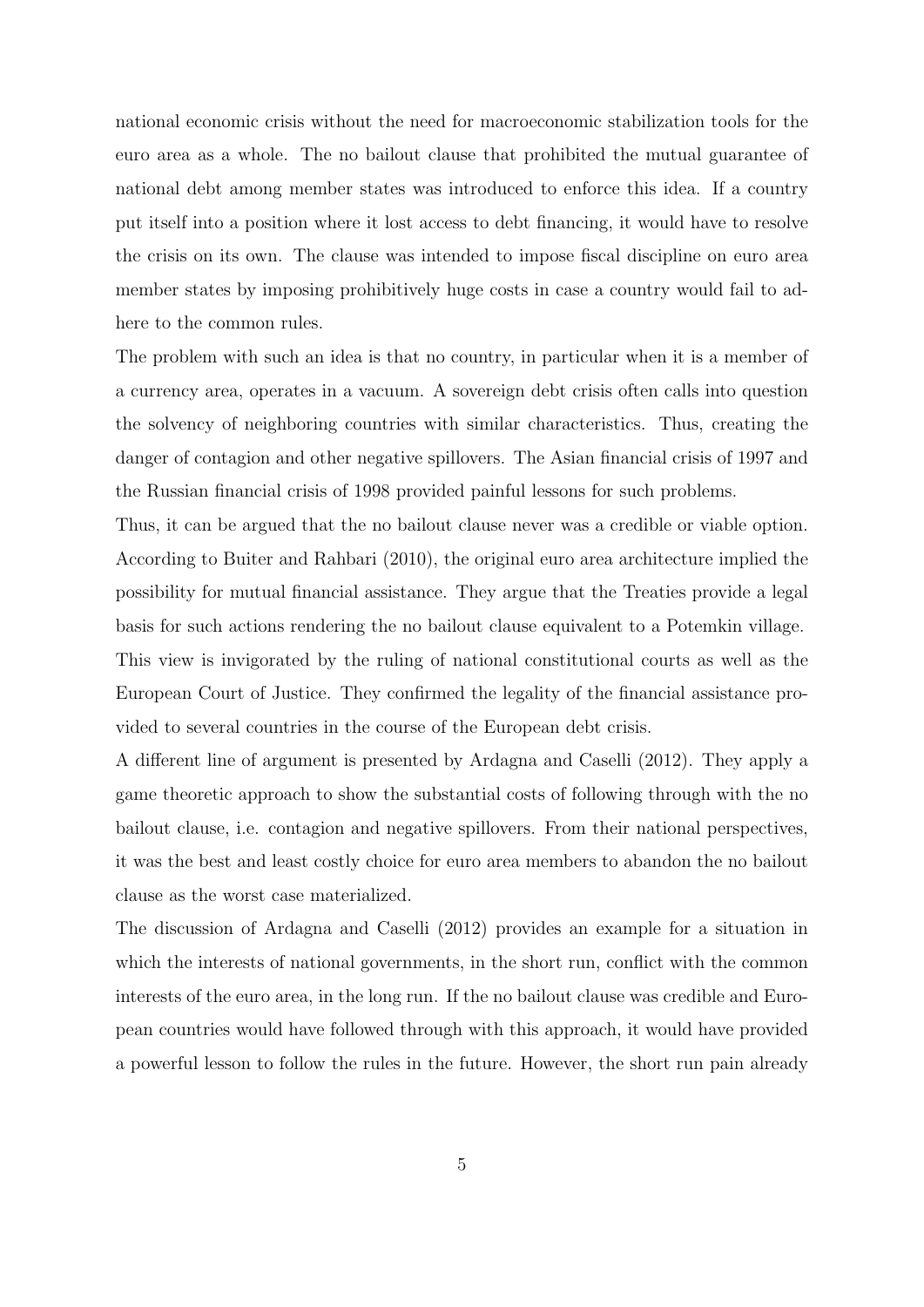felt by European countries facing increasing financing costs prevented such an outcome. The potential common gains from credible rules which would have mitigated or even completely removed the problem of negative spillovers from a national debt crisis in the long run did not make up for the short run pain in the cost benefit calculations of the European governments.

In fact, the rules of the original SGP were never enforced and financial sanctions never imposed. The result was insufficient observance of the framework after the introduction of the euro. Many member states were in a vulnerable fiscal position having accumulated large stocks of public debt. Moreover, the debt of the private sector had reached unsustainable levels in some member states as well. Which, together with other problems, such as productivity lagging behind that of the euro area average or substantial and persistent current account imbalances, added to their overall weak position.

Consequently, the European Union had to deal with member countries such as Portugal, Ireland, Greece and Spain that needed substantial financial and technical assistance in the wake of the Great Recession. The EMU as a whole was placed in such a precarious position that the future of the euro was called into question by fears of reversibility of the common currency, see European Central Bank (2012) or European Commission (2012) for a more detailed discussion.

#### 2.2 The European Commissions' analysis

The European Commission provided an analysis of the vulnerabilities of the euro area and suggested fundamental adjustments in its communications, European Commission (2010a,b). A summary of both can be found in European Commission (2012) and was regularly reiterated by subsequent publications of the Commission and Scientists, see Juncker et al. (2015b) and Benassy-Quere et al. (2018), to offer two prominent examples. The consensus is that a more resilient euro area architecture, or good governance in general, should rest on two pillars: Risk prevention in order to avoid catastrophic results such as the euro crisis and *risk sharing* to minimize disruptions as well as costs in cases of risk prevention mechanism failure. The major pitfall of the original SGP was its narrow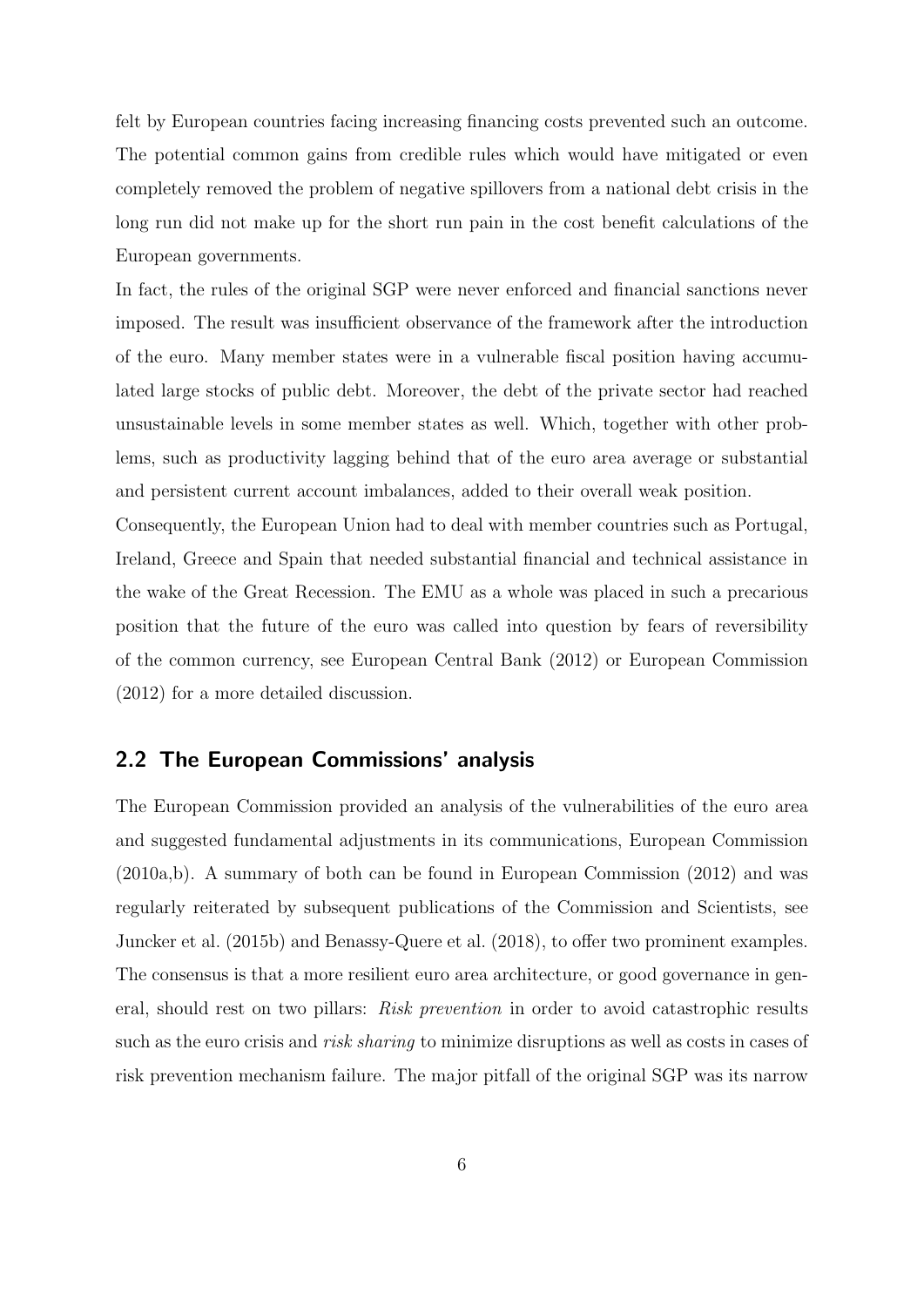focus on rules for risk prevention in the public sector, i.e. the soundness of fiscal policy. A more resilient and comprehensive euro area architecture needs to include private and public risk sharing as well as risk prevention for both areas. A general outline of such a framework was suggested by the European Commission. The risk prevention elements of these suggestions rely on common rules for the public and private sector.

To ensure the stability of the common currency and to enable counter cyclical policy actions, sustainable fiscal policy as well as an integrated and resilient financial market are necessary preconditions. However, there is the possibility of exaggerations in the opposite direction. Paredes et al. (2014) document that in response to the Great Recession and the European debt crisis, public spending cuts were heavily biased towards public investment instead of public consumption. As public capital in general complements private investment, e.g. the public road to a private factory, such spending cuts are not only short sighted but endanger the future growth potential of the economy, should they occur over a prolonged period. A phenomenon the literature usually refers to as hysteresis. The lack of proper accounting for public investment in the SGP was known and criticized years before the Great Recession, e.g. by Blanchard and Giavazzi (2004). Rules need to address imbalances symmetrically and prevent the use of strategies that patch over problems in the short run just to create even bigger difficulties in the long run. In its communications, the Commission stressed the need to maintain a sustainable level of investment time and again and suggested a common instrument to support and maintain sufficient levels of public investment in member states, even in times of crisis. Moreover, economic and fiscal policies of member states needed to be coordinated to avoid the decisions of national governments to offset each other in times of an area-wide crisis. To complement risk prevention, the euro area should further improve the architecture by introducing instruments that enable risk sharing. In the public sector, a tool for macroeconomic stabilization at European level was suggested. Such an instrument could take the form of a common budget or a common backstop for automatic stabilizers at national level such as, a reinsurance scheme for the national unemployment insurance. Finally, a common fund to insure the availability of sufficient means to assist member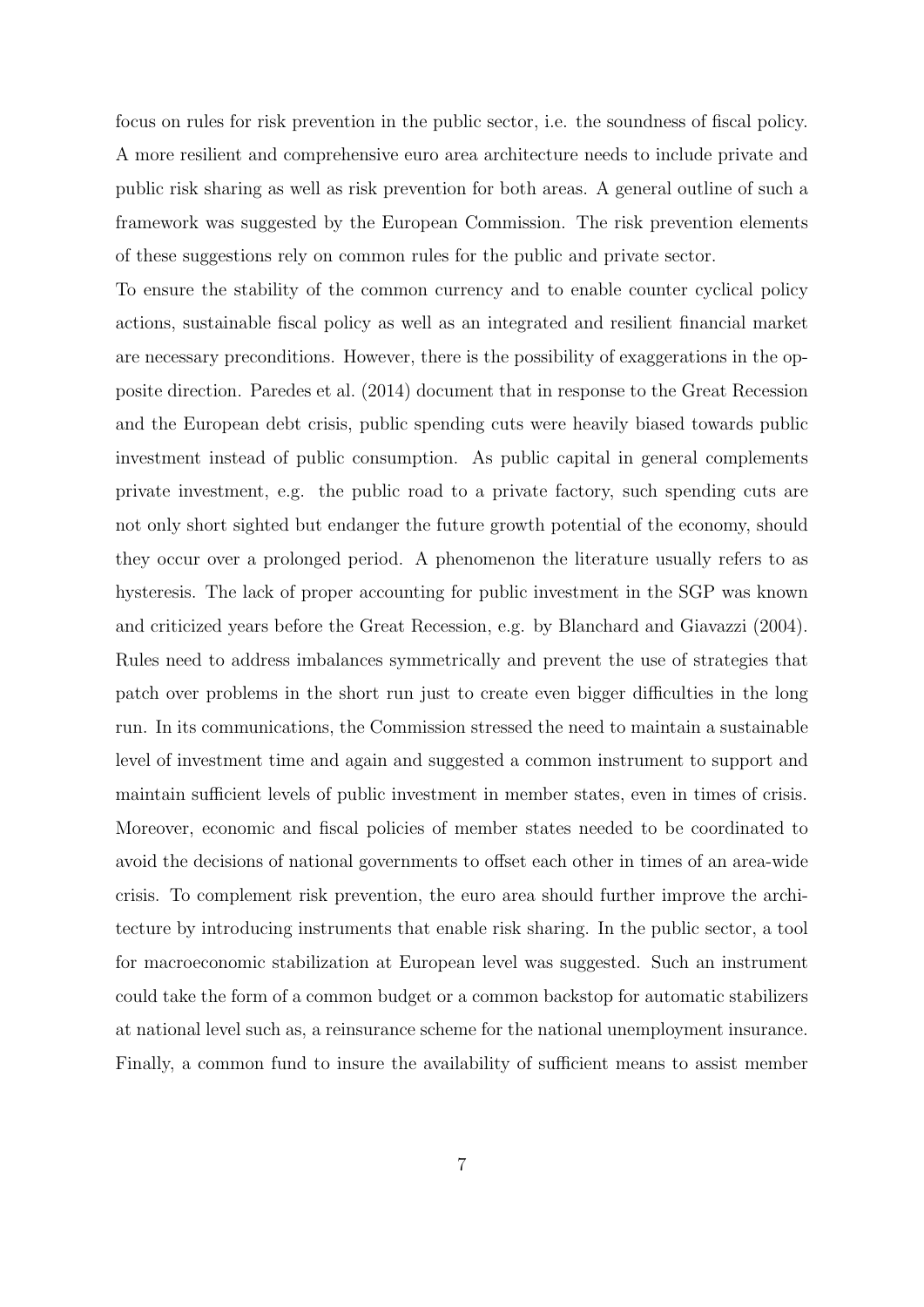states in financial distress.

The proposed measures show that the European Commission was well aware of the fact that countries might need technical assistance, e.g. help in diagnosing the causes for a national crisis as well as formulating and implementing strategies for structural reforms to address the problems and improve their long run growth potential. The Commission suggested to allocate resources to provide such support at European level.

Moreover, not only imbalances in public finances but also those in other areas needed to be monitored and, if necessary, corrected. The current account, the level of private debt or productivity and competitiveness are examples for areas were common rules and surveilance are important to prevent imbalances as a measure of risk prevention. In particular, the problem of home bias in holdings of public debt in the private banking system proved to be dangerous and created the sovereign-bank doom loop.

The need to stabilize their national banking systems demonstrated to be a major liability for member states already in weak fiscal positions when the Great Recession hit the euro area. The accumulation of high levels of private debt in the decade before led to substantial problems with non-performing loans in many member states. To gradually reduce this burden was identified as a crucial task to restore the stability of the private banking system in these countries.

To permanently resolve this problem, rules for risk prevention in the financial sector of the euro area were called for. Establishing a common oversight and rules respectively was suggested to facilitate this process. The entirety of such common rules and the legal basis for the transfer of responsibility of supervision of the financial sector to the European level is nowadays referred to as the Single Rulebook.

The European Commission (2012)'s "A blueprint for a deep and genuine economic and monetary union" summarized the ideas of the Commission in that regard. For risk prevention and risk sharing in the private sphere, the European Commission suggested a Banking Union. Futhermore, thriving towards a fully integrated financial market. A European financial market would be more profound and provide more liquidity as the sum of the national financial markets. In particular, it would resolve the problem of Eu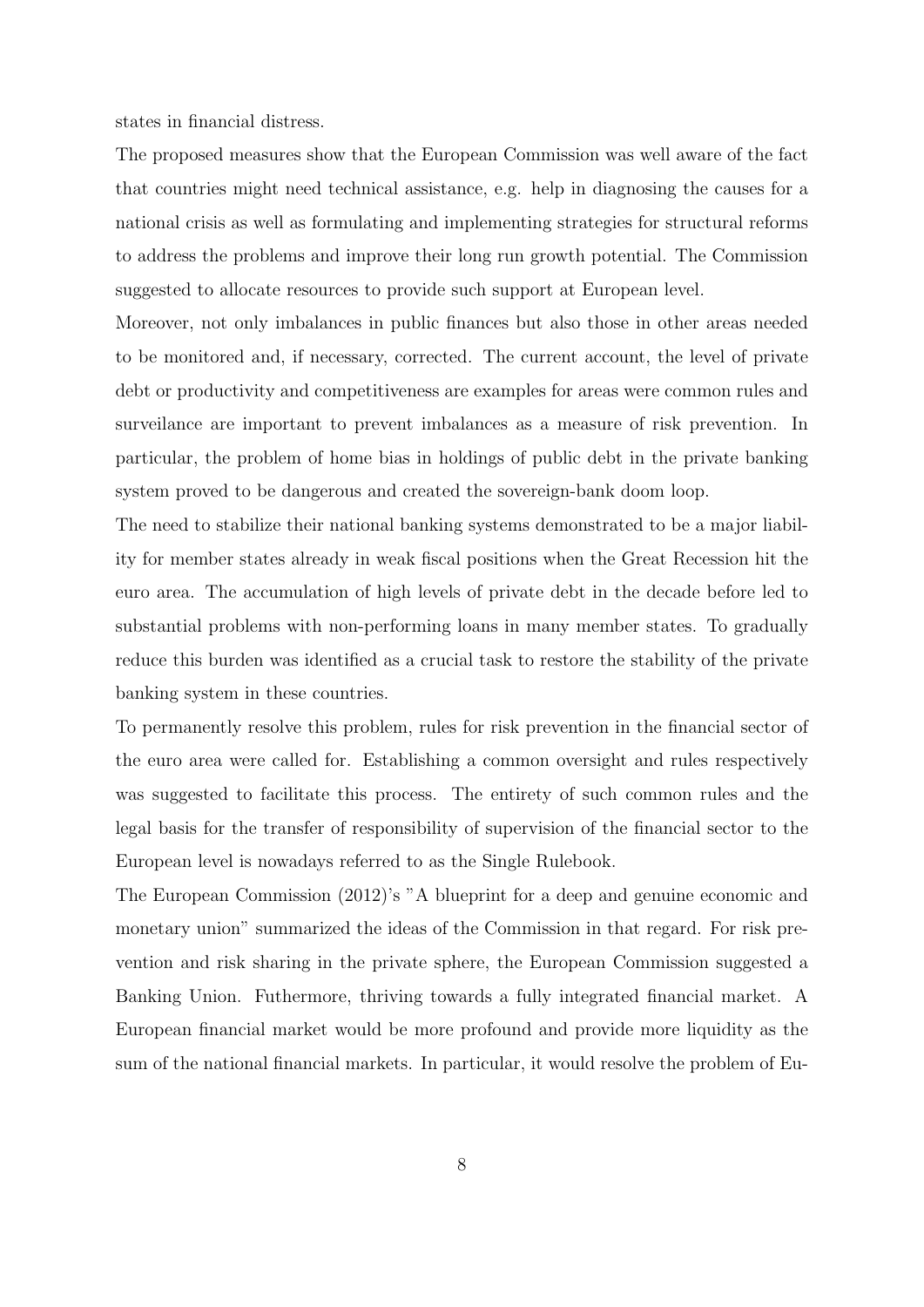ropean companies facing different conditions for credit, depending on their geographical location.

The Banking Union would provide a level playing field as private banks could not count on home bias from their national supervisory body as it would then be allocated at European Level. In addition to such a single set of rules to prevent the build-up of risks, elements of risk sharing in the private sector were called for. Thus, a common deposit insurance and a European resolution mechanism for failing banks would complete the Banking Union. Moreover, as to reduce the home bias in the banking sector, it was suggested to provide a safe asset for the whole euro area.

There is a common consensus that these steps would benefit the EMU and make it more resilient in times of crisis. Moreover, the idea of a deeper integration of fiscal policy is also supported by renowned economists, amongst them Obstfeld (2013). He describes the original institutional framework of the euro area as defective. He labels it as the trilemma of the common currency that the euro area cannot maintain full financial integration, financial stability and sovereign national fiscal policy at the same time. Only two of these objectives can be achieved simultaneously. The proposals made by the Commission would resolve the trilemma by shifting responsibility for fiscal policy to a European level. As a result, the probability of future debt crisis in the EMU would be substantially reduced. A common institution such as the European Commission would be tasked with monitoring the adherence to rules and intervene, if necessary.

#### 2.3 The euro area reforms before 2014

Under pressure because of the imminent crisis and in order to preserve the common currency, the member states of the euro area were able to initiate a major overhaul of the rules that govern the conduct of national fiscal policies.

In swift succession, the European Semester was implemented on 1 January 2011, in March 2011, the Euro Plus Pact followed, in November 2011, the so-called "two pack" as well as the "six pack", in December 2011. Finally, on 2 March 2012, the Treaty on Stability, Coordination and Governance in the Economic and Monetary Union was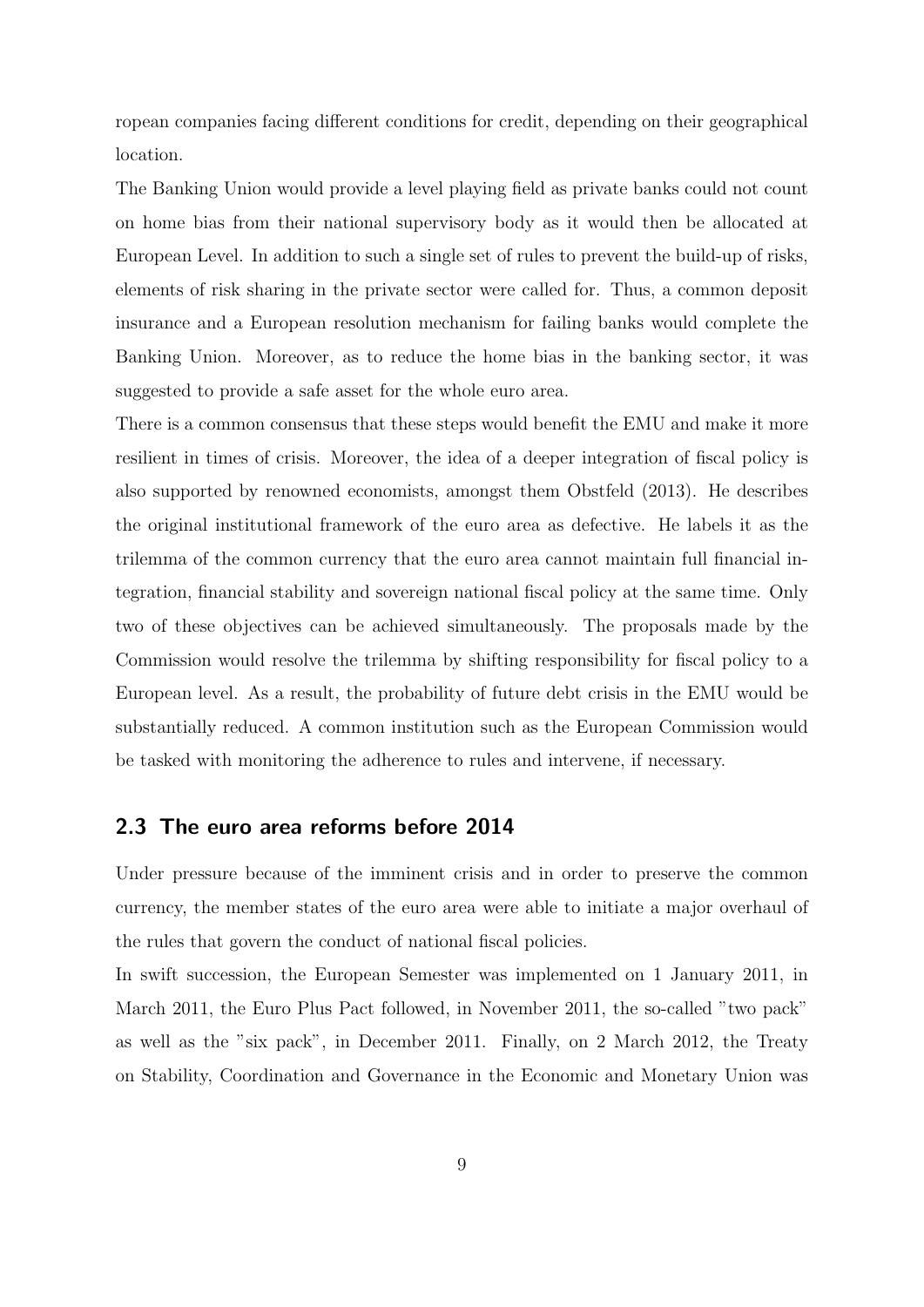signed by the euro area member countries. Several member states of the European Union outside the euro area joined the Fiscal Compact.

In a nutshell, while the Euro Group reiterated in several statements since 2010 the wisdom of the European Commission's suggestions, the actual steps taken by member states have not been reflecting respective acceptance. The European Semester is an instrument that enables enhanced surveillance of the euro area member states' fiscal policy. By assessing the suggested national course of action and the estimated future economic fundamentals such as economic growth, the Commission evaluates the soundness of the upcoming budget.

If the budget is not in line with the guidelines of the reformed SGP, the Commission will make suggestions for improvement. As these steps take place in the first half of every year, national governments have the remaining six month to respond to the Commission and align their policy with agreed upon rules and recommendations by the Commission. The reforms also introduced the Macroeconomic Imbalance Procedure (MIP) which addresses external and internal imbalances, competitiveness as well as social indicators. The current account is one example for the variables under surveillance by the MIP. More precisely, persistent current account deficits are one of the most prominent macroeconomic crisis indicators. To avoid false alarms, the MIP monitors a 3-year average of individual national current accounts and acts as soon as it leaves a band between  $+6\%$ and −4% measured in the national GDP.

Depending on whether other observed variables such as private and public debt o GDP ratios exceed desirable ratios and whether the national policy measures planned or already taken are appropriate to resolve the problem, the European Commission might open an Excessive Imbalance Procedure (EIP).

The list of variables monitored in the MIP is long and allows for a comprehensive evaluation of the economic situation in the member states. However, the effectiveness of the instrument depends on the quality of estimates and effective implementation by the Commission. The assessment whether national policies are appropriate to effectively fight macroeconomic imbalances might be controversial in one or the other case. De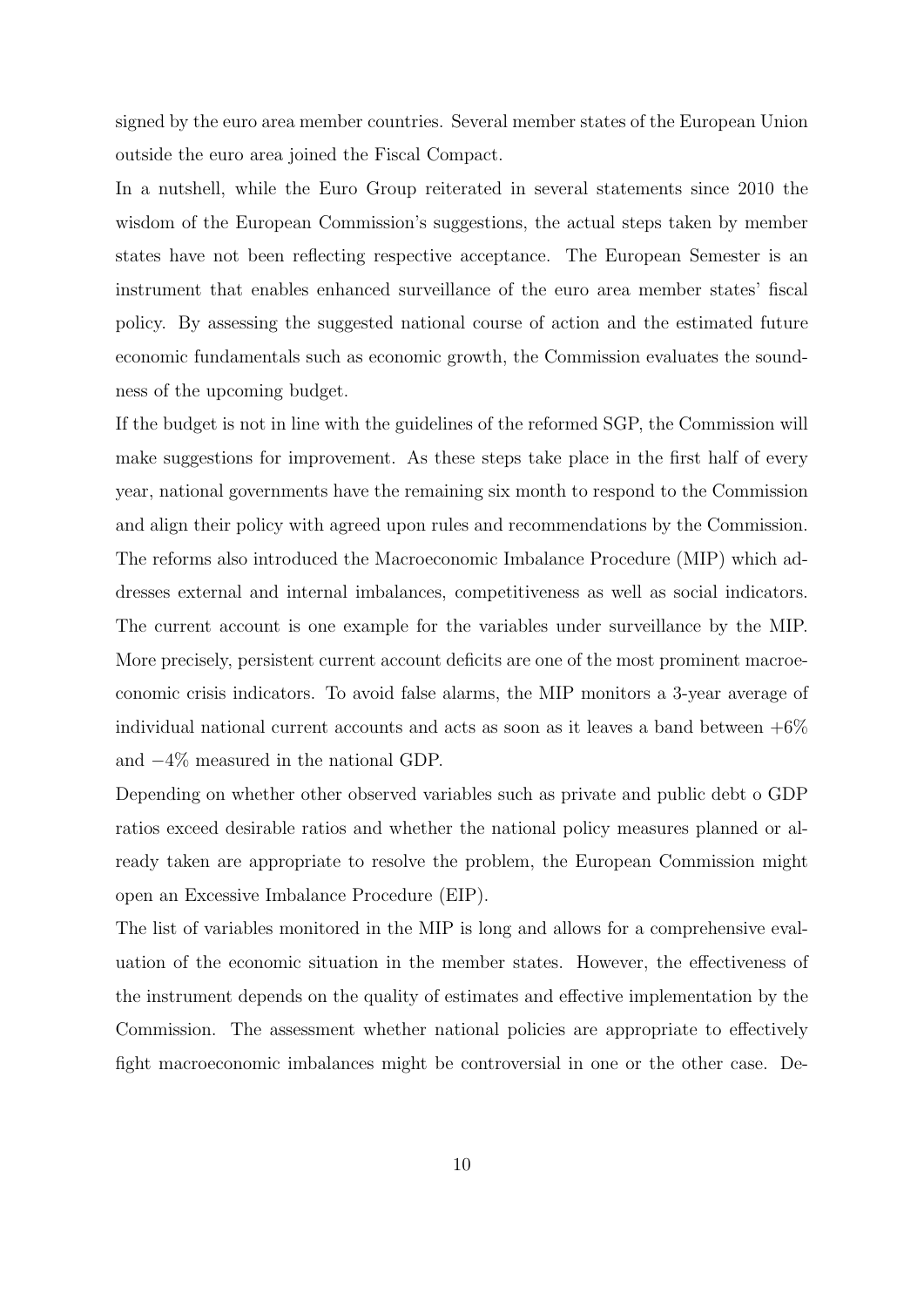pending on the accuracy of the predicted rate of economic growth ratios calculated in relation to the future GDP, results could be blurred. In practice, such outcomes are not unusual. Overall, there is a lot of room for political manoeuvre and also the possibility of imprecise predictions of future developments when the European Commission has to decide on whether or not to trigger an EIP. It could even be that the judgment whether such a step is necessary might come too late to prevent an acute crisis.

The Fiscal Compact aimed at further strengthening risk prevention by introducing the idea of the original SGP into national law of member states. The underwriting nations are required to introduce a balanced budget rule into national law and augment it with the 60%-threshold for national debt. As soon as the current level of public liabilities exceeds the threshold-level, it will be obligatory to bring it back towards the maximum level of 60%. These steps were not only intended to strengthen the framework, but also to improve national ownership of adjustments in fiscal policy should they be necessary to adhere to the commonly agreed upon rules. Furthermore, the reforms aimed at improving fiscal and economic policy coordination ex ante and ex post by regular meetings, at least twice a year and consulting national parliaments as well as the European Parliament.

Under the revised framework, the Excessive Deficit Procedure (EDP) will be triggered when the deficit exceeds the thresholds. Here, as a result of the European debt crisis, a strong emphasis was put on the accumulated stock of national debt. Moreover, the automatism of the process was strengthened by reversing the voting rules in the Council. Instead of voting in favor of the EDP, a qualified majority is now required to abandon this course of action.

However, the Commission has to propose an EDF and it does so based on the new and more complicated set of rules and the results of the MIP, which in turn is based of estimates of future developments. Once again, the process allows for discretion and political manoeuvre. The Commission shares the role of judge and prosecutor with the Council, leaving the process vulnerable to discretionary interventions from both sides. Though the reformed framework is more automated when compared to the original ar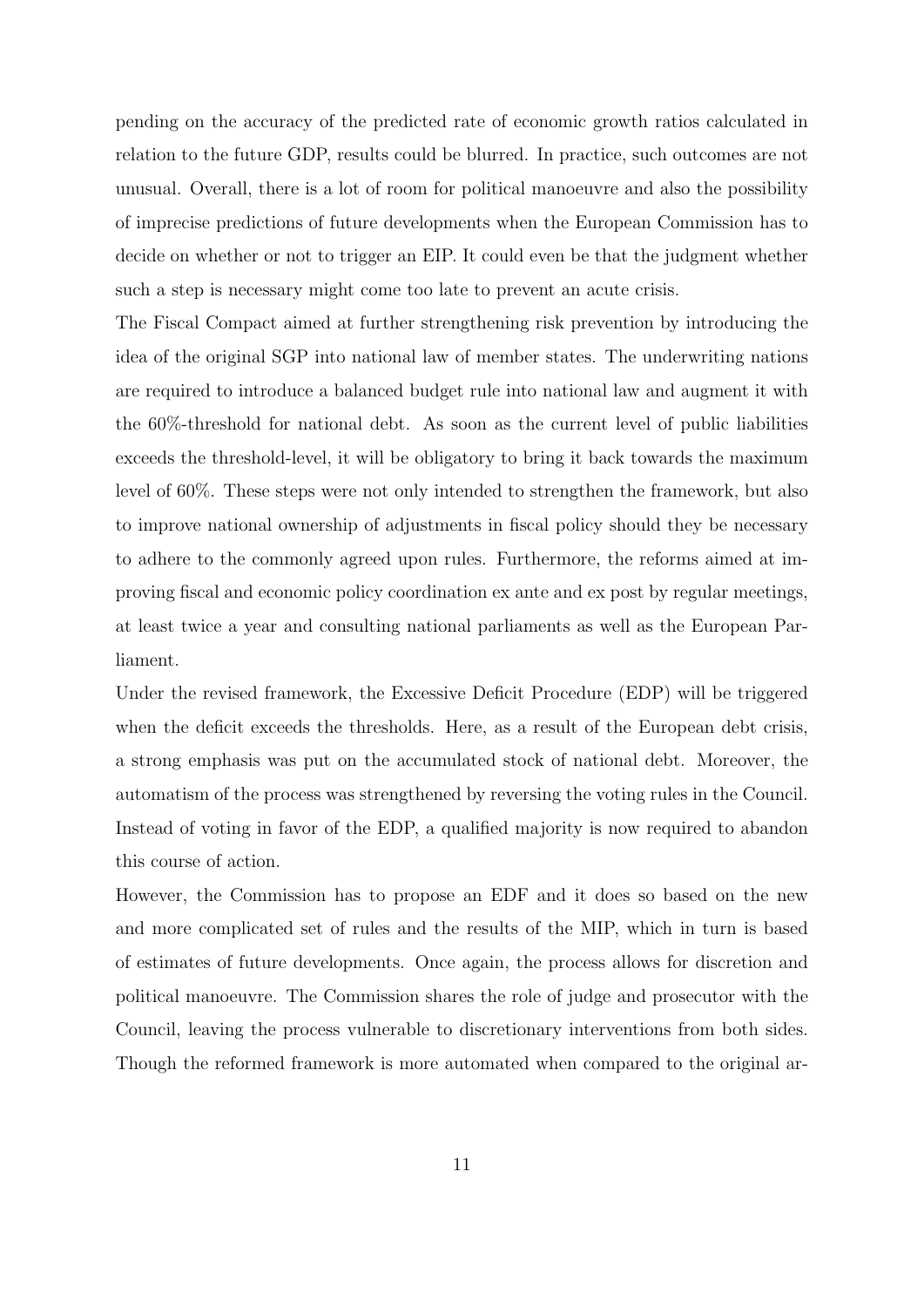chitecture of the euro area, there is still room for further improvement. The concrete and implemented measures are almost exclusively focused on risk prevention. They reinforce the original framework without decisively adding desperately needed instruments for risk sharing. Furthermore, the revised euro area architecture and its rules are too complicated to allow for sufficient transparency and democratic accountability.

No substantial progress was made in creating a safe asset for the euro area. Here, it has to be recalled that such a measure requires changes to the European Treaties which have to be decided by member states unanimously. The fact that the implemented changes to the euro area architecture take the form of intergovernmental treaties, not adjustments in the European Treaties, hint how difficult it was even in the midst of an existential crisis to reach decisive progress. More general, any agreement on risk sharing instruments at European level appear to be met with skepticism. The major road block seems to be that all member states have to unanimously agree to respective European law.

Finally, the euro area introduced a permanent instrument to provide financial assistance to member states. At the time Juncker came into office, this was the only palpable step towards the introduction of substantial risk sharing in the euro area.

The first measures to assist member states were either conducted via bilateral agreements such as in the case of Greece in 2010 or by the temporary European Financial Stability Facility. The European Stability Mechanism (ESM) was created on the basis of a bilateral intergovernmental contract on a permanent basis. It came into effect on 8 October 2012 and was endowed with 500 Billion euro to provide financial assistance to its member states. The support of the ESM is conditional on macroeconomic adjustments, so-called programs, that are designed to enable the recipient country to leave the state of imminent crisis as soon as possible.

To provide an example, Spain requested assistance in 2012 to restructure its national banking sector. The credit line provided by the ESM was conditional on structural reforms and measures to restructure the national banking system, respectively. Already in 2013, Spain left the program after successful implementation.

Combined with the commitment of the ECB and its then President Mario Draghi on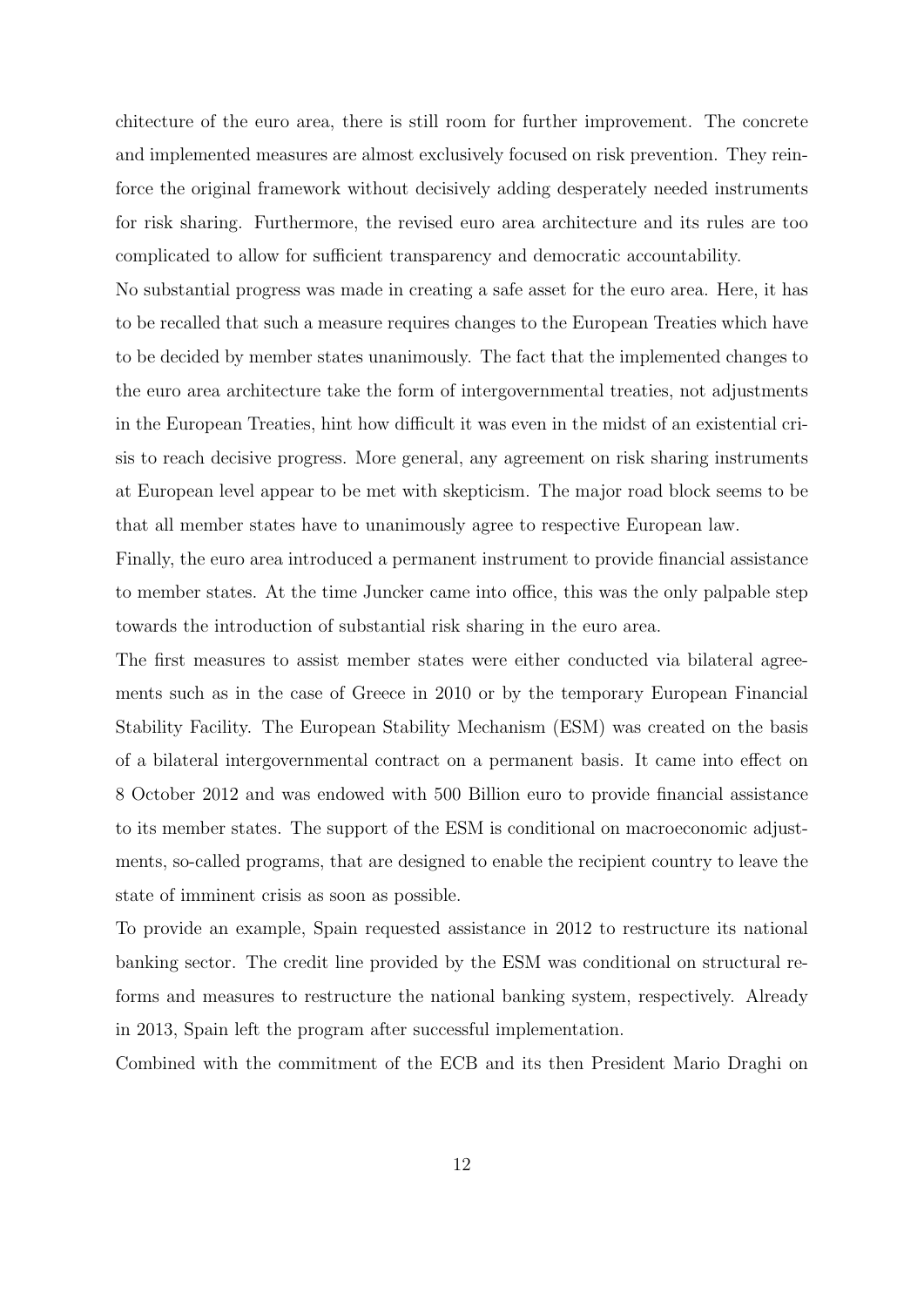26 July 2012, to do whatever it takes to preserve the common currency, the European debt crisis was brought to an halt. On 6 September 2012, the ECB introduced Outright Monetary Transactions (OMT) as a new instrument in its toolbox. OMTs allow the ECB to intervene in secondary sovereign debt markets in order to guarantee the smooth transmission of its monetary policy decisions. In effect, the yields on public debt issued by EMU member states returned to rates that fostered trust in sustainability of their public finances.

Reforms of the private sector completed the overhaul of the European architecture. The financial sector had shown to be a major source for the obvious vulnerability of the euro area in the Great Recession. In particular, the sovereign-bank doom loop proved to be a liability. Countries like Ireland that did in no way violate the original SGP, ended up in a situation in which risks emerging from its national banking sector deteriorated their fiscal position to an extend that forced them to seek financial assistance from their peers. Obviously, the idea of the original SGP, i.e. that it would guarantee sufficient fiscal space to respond to any national crisis, failed in this case.

To avoid the build-up of excessive risks, the Commission suggested common rules for the financial sector, the Single rulebook. Based on these the Banking Union was created. As of 2014, it consisted of the Single Supervisory Mechanism (SSM) and the Single Resolution Mechanism (SRM).

The SSM is the transfer of the supervisory role over the most significant financial institutions from national to European level. The ECB took over its role as supervisory body on 4 November 2014. However, the transfer of the supervisory rule to a common institution alone does not break the sovereign-bank doom loop. But, it succeeded to remove the danger of home bias when conducting the supervision. Furthermore, the ECB gained the power to conduct stress tests and to intervene, should institutions under its supervision fail to follow the rules.

But the Single Rulebook does not contain provisions that would provide the ECB with a tool to preemptively enforce the reduction of home bias in the asset holdings of supervised banks. Thus, the feedback loop between banks and sovereigns remains intact.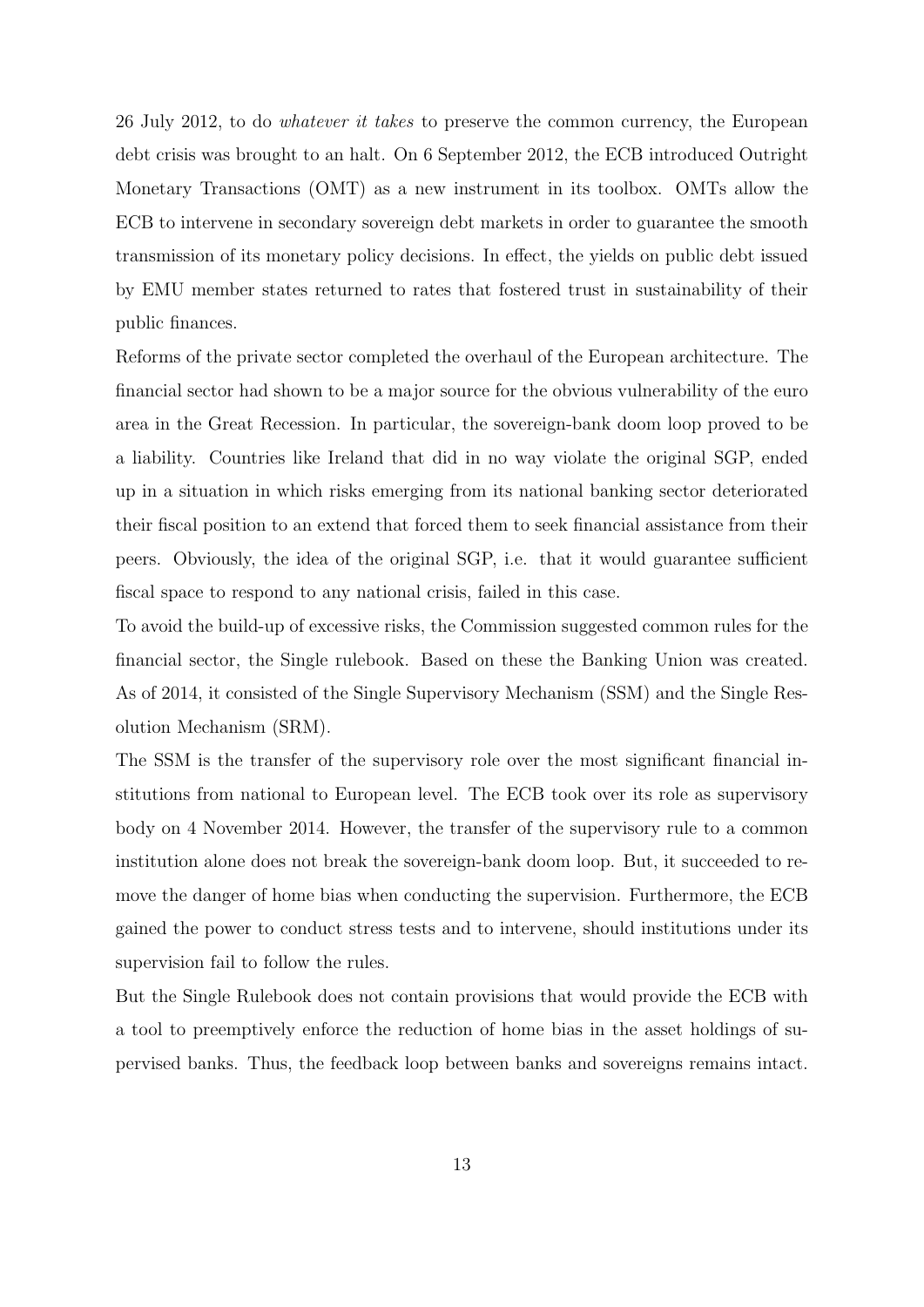Once again, the SSM is a set of rules. But even under the best circumstances, it is not equipped to fully remove the key vulnerabilities emanating from the financial sector of the euro area. The Banking Union rests on a second pillar, the SRM. This mechanism was created to remove the burden of bank resolution from the national level and to finance the restructuring of failing banks. It is financed by a common fund, the Single Resolution Fund (SRF), which is capitalized by contributions of the supervised banks. This setup unburdens tax payers. However, it also implies that it will only be fully operational when the required capital is fully deposited. The SRM entered into force on 19 August 2014 but it will take approximately until 2024 to reach the desired level of 1% of the insured deposits or Euro 55 billion, being the planned capital reserve of the fund. Even then, there is no guarantee that the fund will be sufficient to cover the cost of restructuring multiple failing banks all across Europe in case of a severe crisis. The SRF requires a tangible guarantee, e.g. by euro area member states or the ESM, to become completely credible.

The Banking Union, that according to the suggestions of the Commission should contain risk preventing as well as risk sharing elements, was not completed. Neither the SRM nor a common deposit insurance scheme were fully operational when Juncker came into office. As already mentioned, a common safe asset for the euro area that would severe the sovereign-bank doom loop could not be introduced in this wave of reforms. Thus, crucial elements of risk sharing were missing.

Taken together with the steps implemented by the euro area governments, the Commission and the ECB managed to put on hold the European debt crisis. The vulnerabilities of the euro area were mitigated, but not eliminated. The reforms of the euro area architecture already implemented did, once more, almost exclusively focus on mechanisms and rules for risk prevention. Moreover, they were implemented through intergovernmental agreements guided by the intent to translate them into European law. But no respective action followed. Since the ECB stepped in as the lender of last resort for the private and public sector of the EMU, the efforts to complete the agreed upon reforms came nearly to a full stop. Thus, as President Jean-Claude Juncker came into office,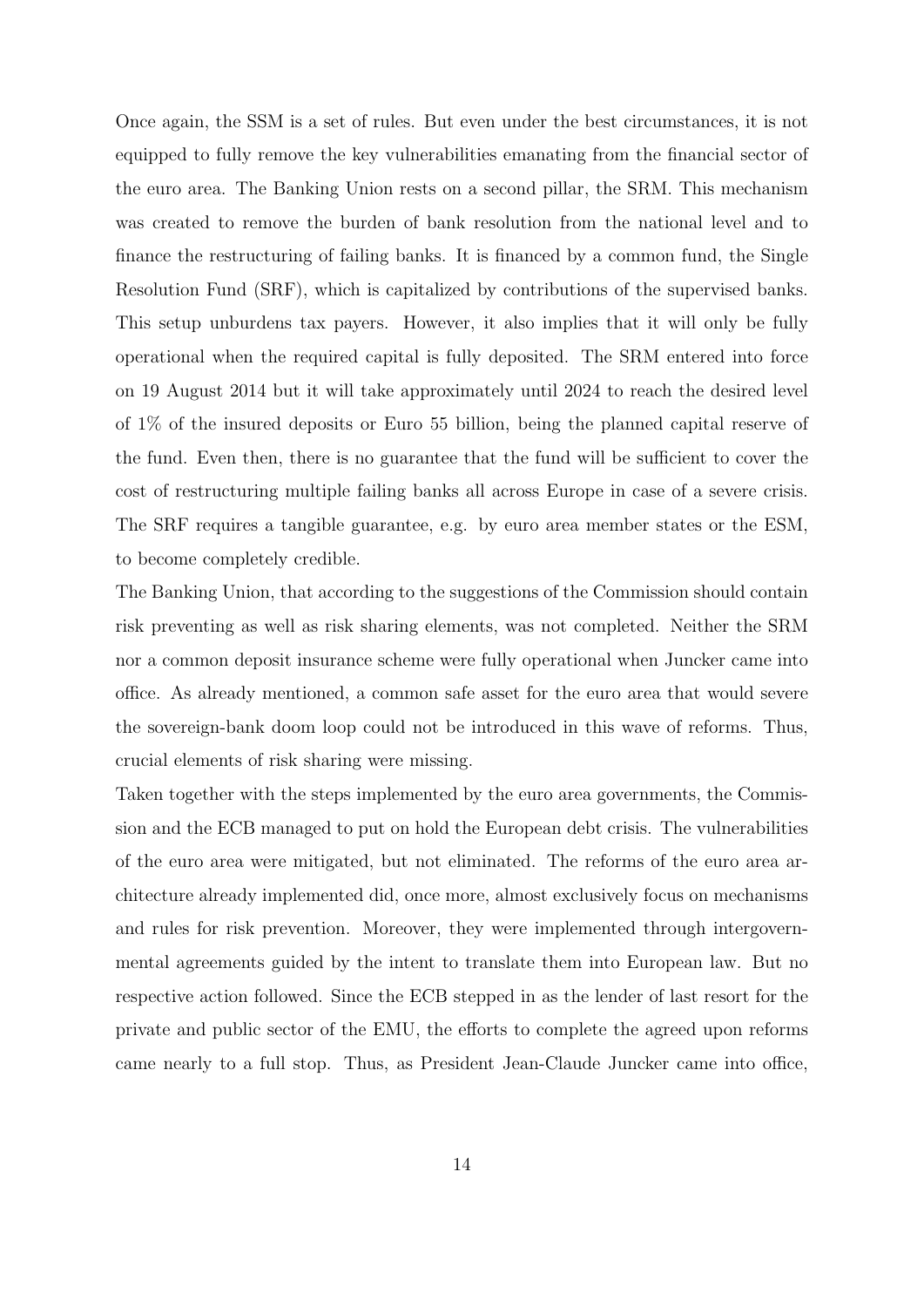reinvigorating the necessary reform process was certainly the most important task of his Commission.

### 3 The program of the Juncker Commission

On 15 July 2014, the European Parliament confirmed Jean-Claude Juncker as the new President of the European Commission. In fact, Juncker had entered the the race as the Spitzenkandidat of the European People's Party which won the election. At the time, his election and that of Martin Schulz, who was the lead candidate of the Progressive Alliance of Socialists and Democrats that came in second, as the President of the European Parliament, was seen being a major step towards improving the democratic legitimacy of the leaders of the European Union. Juncker (2014) emphasized this intention when he introduced himself to the European Parliament before the voting for his confirmation took place. In his speech, he outlined his agenda as head of the incoming Commission. Soon after taking office, at the Informal European Council on 12 February 2015, Juncker presented (Juncker et al. (2015a)) "Preparing for Next Steps on Better Economic Governance in the Euro Area" which reflected not only the European Commission's view but was prepared in close cooperation with the Presidents of the European Council, the Eurogroup and the European Central Bank. Juncker et al. (2015a) drew the attention to asymmetries and several weak spots in the architecture of the euro area. In particular, the lack of coordination in the areas of economic and fiscal policy. The Summit agreed on steering the EMU towards closer coordination of economic policies. Juncker invited the President of the European Parliament to prepare a unified view of the Presidents of the most important European institutions on how to improve the setup of the EMU. The results of these efforts was the Five Presidents' report, see Juncker et al. (2015b), which presents a broad vision for the future of Europe.

Juncker (2014), Juncker et al. (2015a) and Juncker et al. (2015b) are the key sources for the political ends Juncker was planning to meet during his term in office as well as for his personal agenda of what the European Union should achieve for European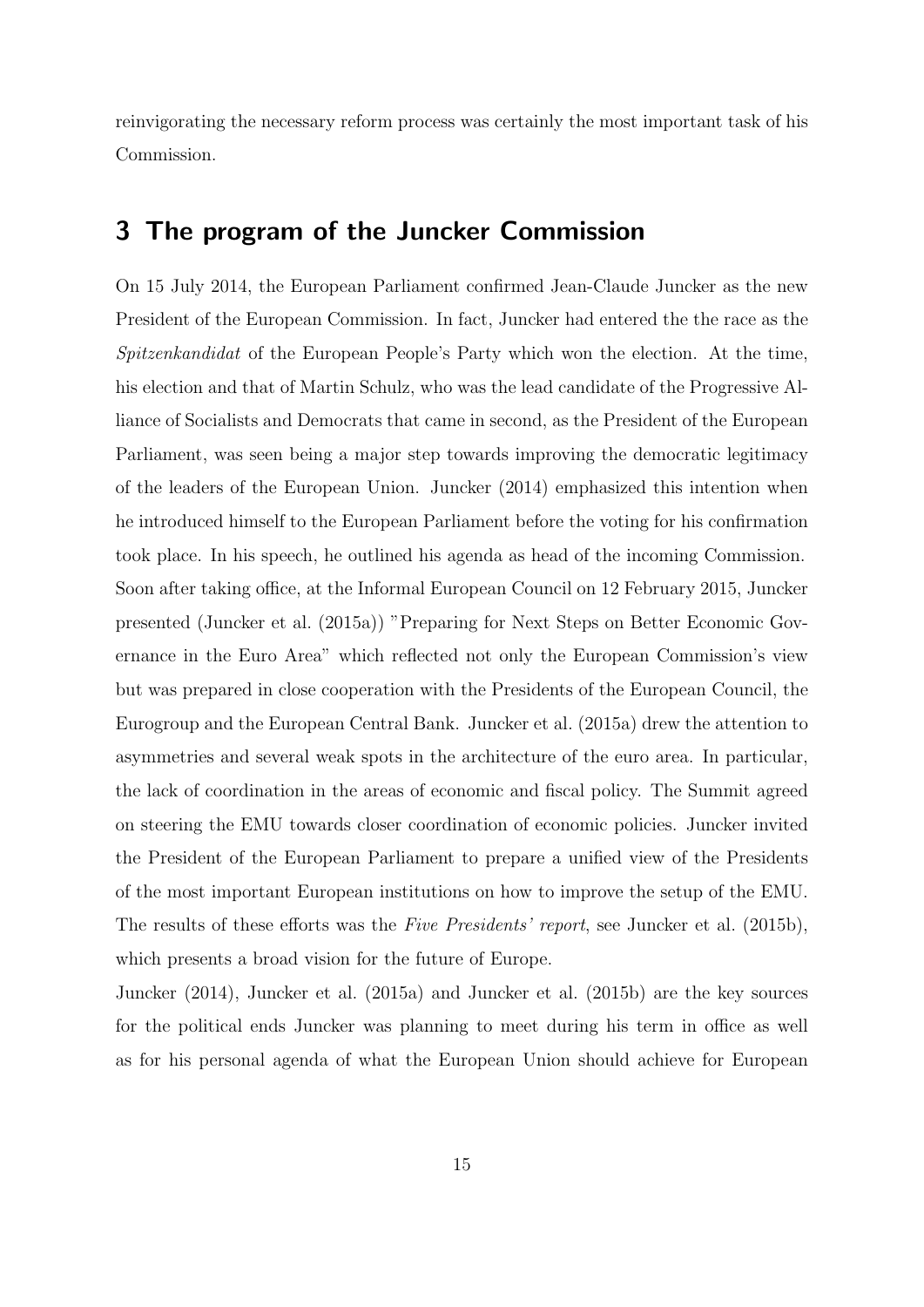citizens. We focus on the economic aspects of the agenda and those related the euro area, in particular. All proposals made were strongly based on the concepts established by the European Commission (2012) "A blueprint for a deep and genuine economic and monetary union".

As discussed above, as Juncker took office, major steps on the way to a comprehensive new architecture for the euro area were still to come. Important parts of a new euro area architecture were agreed upon on in the wake of the European debt crisis. But not all had been fully adapted, none of it had been translated into European law. The intervention of the ECB with its former President Mario Draghi declaring that the institution would do "whatever its takes" to defend the common currency together with the introduction of the OMT program had brought the imminent crisis to a pause.

In 2014, the euro area was leaving the recession and moving towards a slow recovery. However, there were already canaries in the coalmine warning that the lack of fiscal policy coordination had the potential to slow the recovery in the euro area as potential benefits from discretionary fiscal policy could not be fully exploited<sup>2</sup>.

The EMU is a unique currency area with respect to the interactions between monetary and fiscal policy when sharing the burden of macroeconomic stabilization over the business cycle. There is no unified fiscal policy response to the aggregate macroeconomic situation in the euro area. As fiscal policy is decided on national level it might be expansive because of national economic conditions irrespective of such actions being appropriate considering the currency union as a whole. Thus, outside observers as well as the Commission feared low inflation and weak economic growth as a result of leaving macroeconomic stabilization for the euro area to monetary policy alone.

After the ECB's measures had eased the immediate pressure to act, a certain reform fatigue had set in. In addition, implementation of further steps already agreed upon towards completing the reform of the euro area had been slowed down.

Juncker warned that such negligence in implementing the necessary reforms will in-

<sup>2</sup>For a discussion of the the effects and spillovers of fiscal policy in the EMU we propose Alcidi et al. (2015).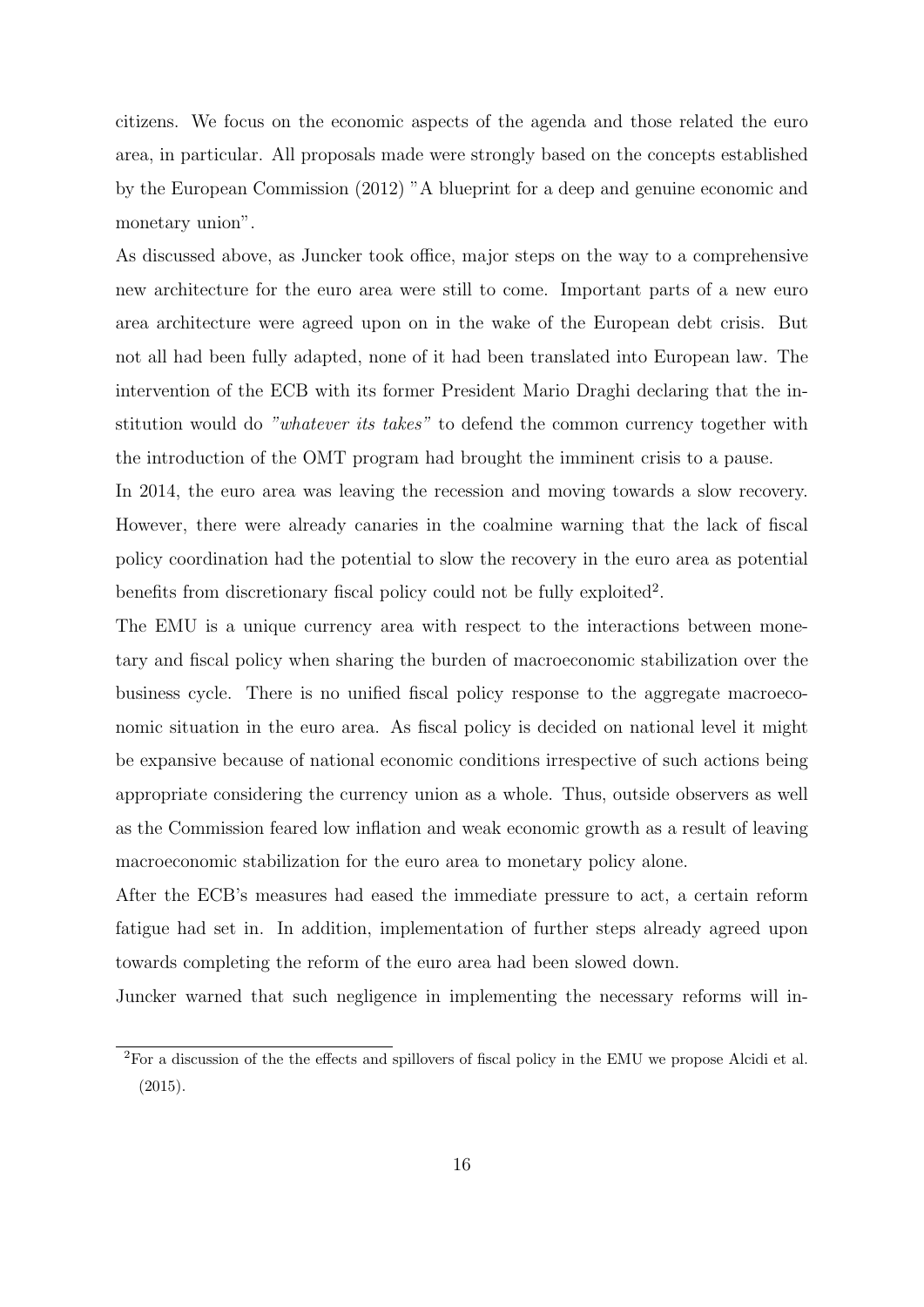evitably lead to severe problems in future crisis which would inevitably occur. He recognized that the incipient recovery could present a window of opportunity to complete necessary adjustments but ease the immediate pressure which would add to the reform fatigue.

Regarding the reform of the SGP, Juncker promised to fully adapt and apply the new framework that was already agreed upon and saw this measure being the first stage for further reform. The Commission would be able to follow through with this promise on its own. Juncker emphasized that the steps already taken were intended to provide stability, i.e. risk prevention for the EMU. Consequently, the agenda of the Commission would emphasize reforms that added risk sharing elements to the euro area architecture. This view was supported by the Presidents of the other European institutions in their joint report.

In later stages, the Juncker Commission intended to translate the bilateral treaties of 2011 to 2012 into European law. These steps cannot be taken by the Commission on its own. The unanimous support of all members states is required to adjust European legislation. In particular, this applies to the Fiscal Compact that foresaw its transposition into the European Treaties. This process, once set in motion, would allow to add to the already agreed upon reform measures.

Juncker came back to a macroeconomic stabilization tool which had been earlier proposed by the European Commission (2012). The idea was to establish a mechanism that would allow the Commission to support structural reforms and investment at national level. If a national measure could ensure positive spillovers on the other member countries of the Union, the Commission would encourage it by technical and financial assistance.

Abstracting from the details of such a mechanism, it was clear that it would require funds, either from the budget of the EU or a newly created fiscal capacity of the EMU. Juncker promised to work towards such an instrument of public risk sharing. Again, he would need the support of the member states to follow through with such policies.

It was made very clear in their report, the five presidents had not in mind introducing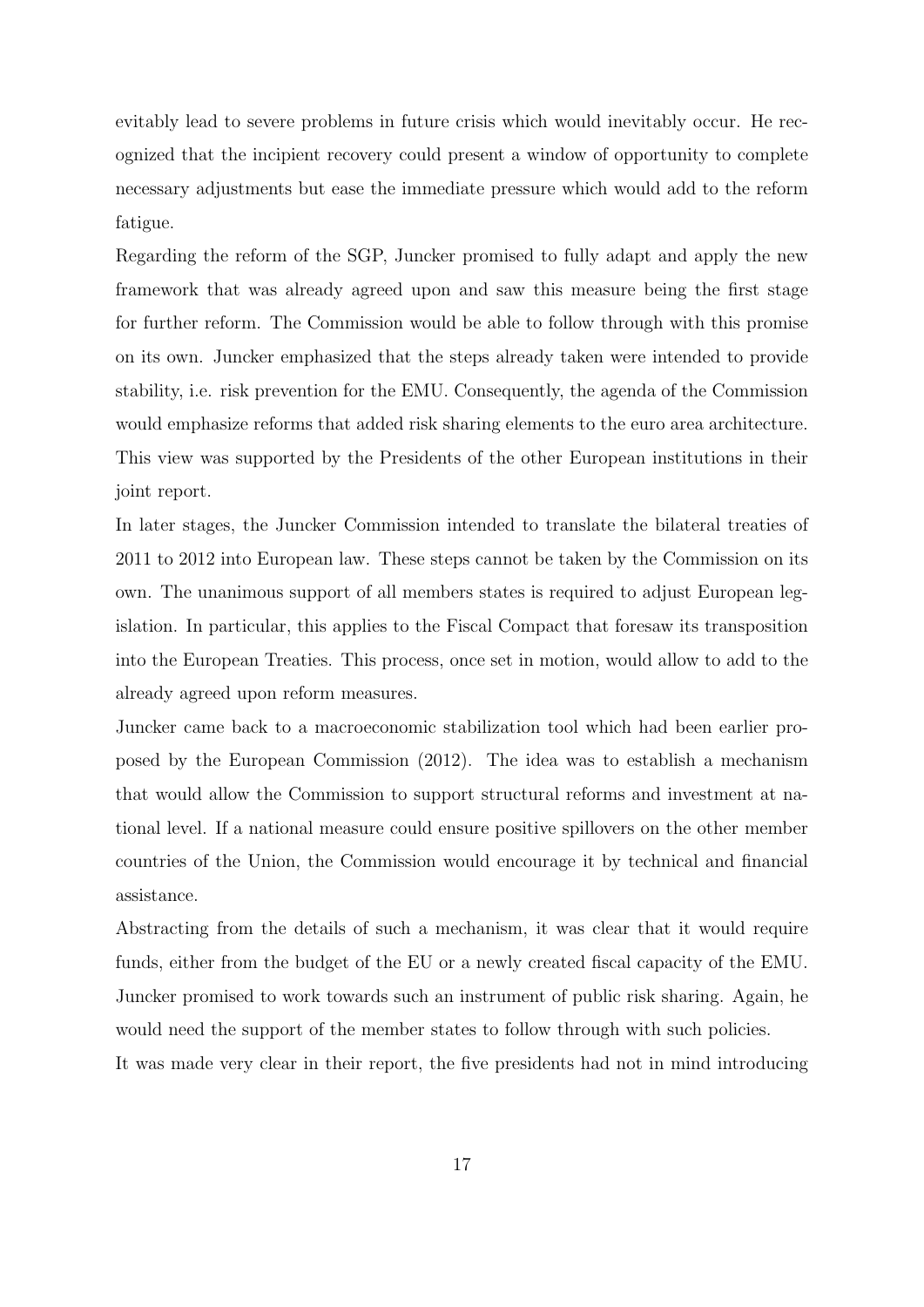additional intergovernmental treaties, which they negatively referred to as pacts and packs. Their view was that such an approach had proven futile and ineffective.

Moreover, additional measures to coordinate economic policies on the euro area level were a priority of the Juncker Commission. In theory, this course of action should have had the consent of national governments. They had assured their support to such action on several occasions explicitly during the Euro Summit of 24 October 2014 and the Informal European Council on 12 February 2015. In fact, member governments have been reiterating their commitment thereafter without stepping up implementation at home.

A key message of Juncker in his address to the European Parliament at the time of his confirmation as President was the promise and intent to take measures that would improve the acceptance of European institutions among citizens. Increasing transparency, accountability and democratic legitimacy would be crucial in this endeavor.

The inclusion of the President of the European Parliament in preparing council meetings (Juncker et al. (2015b)) was one step in this direction. His speech and the five Presidents' report clearly show the Commission's intent to use the room for discretion within the newly established framework for political manoeuvre. Irrespective of whether Juncker wished to politicize the work and decisions of the Commission in general, such a course was rather forced on him by the circumstances.

As mentioned before, the revised architecture of the euro area assigned the shared role of judge and prosecutor on Commission and Council when it came to enforcing the rules. The Commission was tasked with evaluating whether countries were meeting their obligations, e.g. follow a sustainable approach to fiscal policy according to the new SGP.

The new rules were more complicated than the old ones as they were based on predicted paths of macroeconomic variables. A country that violated the rules under one set of assumptions about future developments, might not do so under alternative, equally justified, assumptions. Presented to the Council, the heads of state would have the discretion to reject the proposed course of action such as, starting an EDP. At the same time, translating bilateral agreements into European law, respective legislature required the consent of all member states, including those which might be subject to sanctions.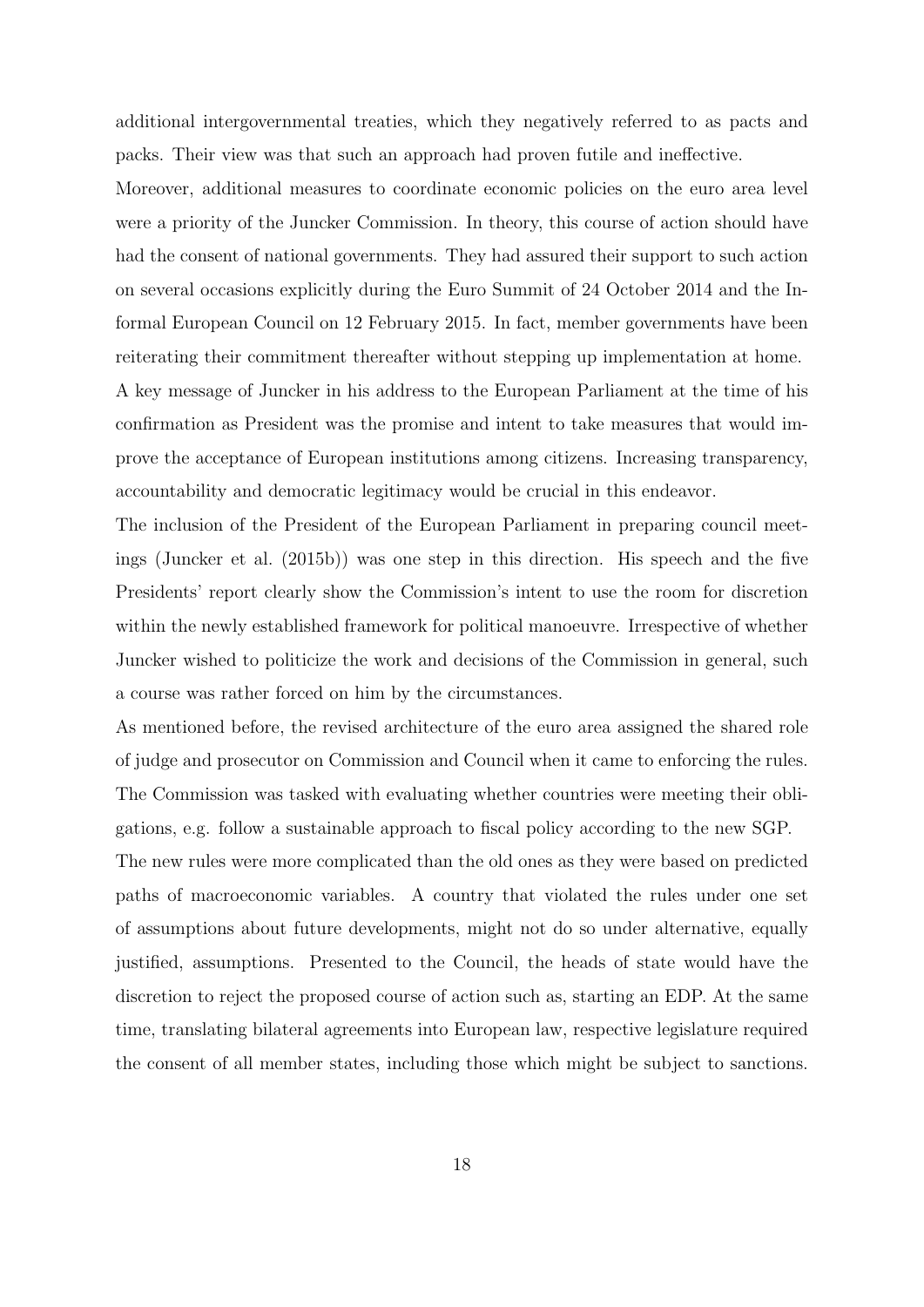Being perceived as overzealous in enforcing the rules would make it difficult, if not impossible, to achieve unanimity when pursuing adjustments to the Treaties or suggesting further reforms of the European Union.

At the time, the new Commission was required to stand firm when prosecuting failures to adhere to the new SGP in order to strengthen its credibility while cultivating the support of all concerned to complete the additional task of adjusting respective legislation. Juncker obviously realized that these two objectives were only compatible under a rare set of circumstances. This might have led him to remark that changes in the European architecture where often hurried and improvised in response to outside pressure such as the European debt crisis.

The confidence of European citizens' into European institutions was at a low point in 2014. One explanation for this worrisome state of affairs was that member states of the EU often avoid national ownership of measures required by their obligations towards the Union. Whenever the Commission acts to impose sanctions on member states, rejecting their proposed national budget in the course of the European Semester or demands towards national governments in the form of adjustments, to make them congruent with the rules, national governments deny ownership of necessary changes in their policies. Instead, blaming Brussels for not being able to follow through with promises made to their national electorates, deepened the rift between the European institutions and the citizens of the Union. The Juncker Commission at its start was put between a rock and a hard place.

One approach to break this pattern was to make the benefits from membership in the EU more identifiable for European citizens. Attempts in that direction were to name initiatives of the Commission in such a way that made clear to whom their benefits were to be attributed, namely the European Union and not national governments. An example for such a move is the Juncker plan for investment that we discuss later.

Further attempts were to increase transparency and democratic accountability, which was one more necessary step to move the common institutions closer to the citizens. Another area in which the Commission's exposure could be increased was to improve the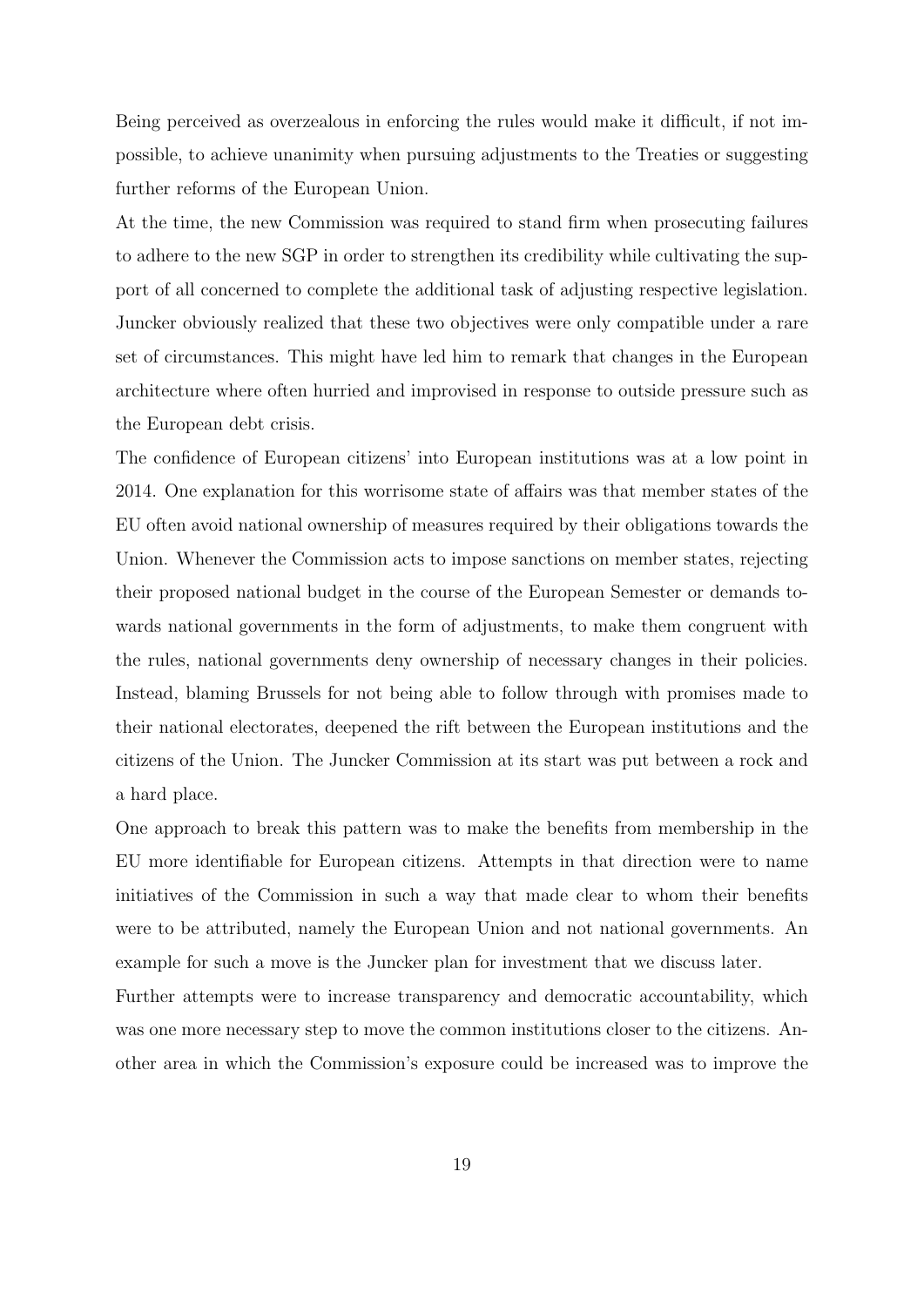existing structure for carrying out financial assistance to euro area members in need. In the past, conditions for financial support were negotiated between the country in question, the ECB, the IMF and the Commission, the so-called Troika. As these programs implied very often drastic measures interfering with the day-to-day live of European citizens, democratic legitimacy could all but improve their acceptance.

To further add to transparency and to enable a informed discussion of the proceedings, the Five Presidents' report suggested the establishment of an advisory European Fiscal Board. Such an institution, consisting of scientists and practitioners, would provide detailed information to the European public.

To this end, it was called for any measure that would vitalize the slow recovery already under way. No doubt, strong economic growth would ease the implementation of needed reforms and help to legitimize the EU as a whole. Juncker et al. (2015a) suggest to follow the virtuous triangle of (i) structural reforms, (ii) promoting private and public investment as well as following a path of (iii) sustainable fiscal policy. Juncker placed a particular emphasis on strengthening the Single Market and to implement the Capital Markets Union.

The Capital Market's Union refers to the creation of a level playing field and unified supervision of Europe's fragmented national financial markets, further extending the provisions of the Single Rulebook. By design, barriers between national financial markets would drop and subsequently enable a euro area wide financial market providing the currency area with a channel for private risk sharing and equal access to credit and other sources of debt financing to Europe's private sector.

The Banking Union, as part of the Financial Union, would be completed and provide the still missing risk sharing elements. The Single Resolution Mechanism for failing banks would be improved and a European Deposit Insurance scheme put into place. The Single Resolution Mechanism was set up by 1 November 2014 but was not yet fully operational and lacked a common backstop to finance the restructuring of failing banks. All suggestions of the Commission were focused on risk sharing in the public and private sector and with that to break the sovereign-bank doom loop.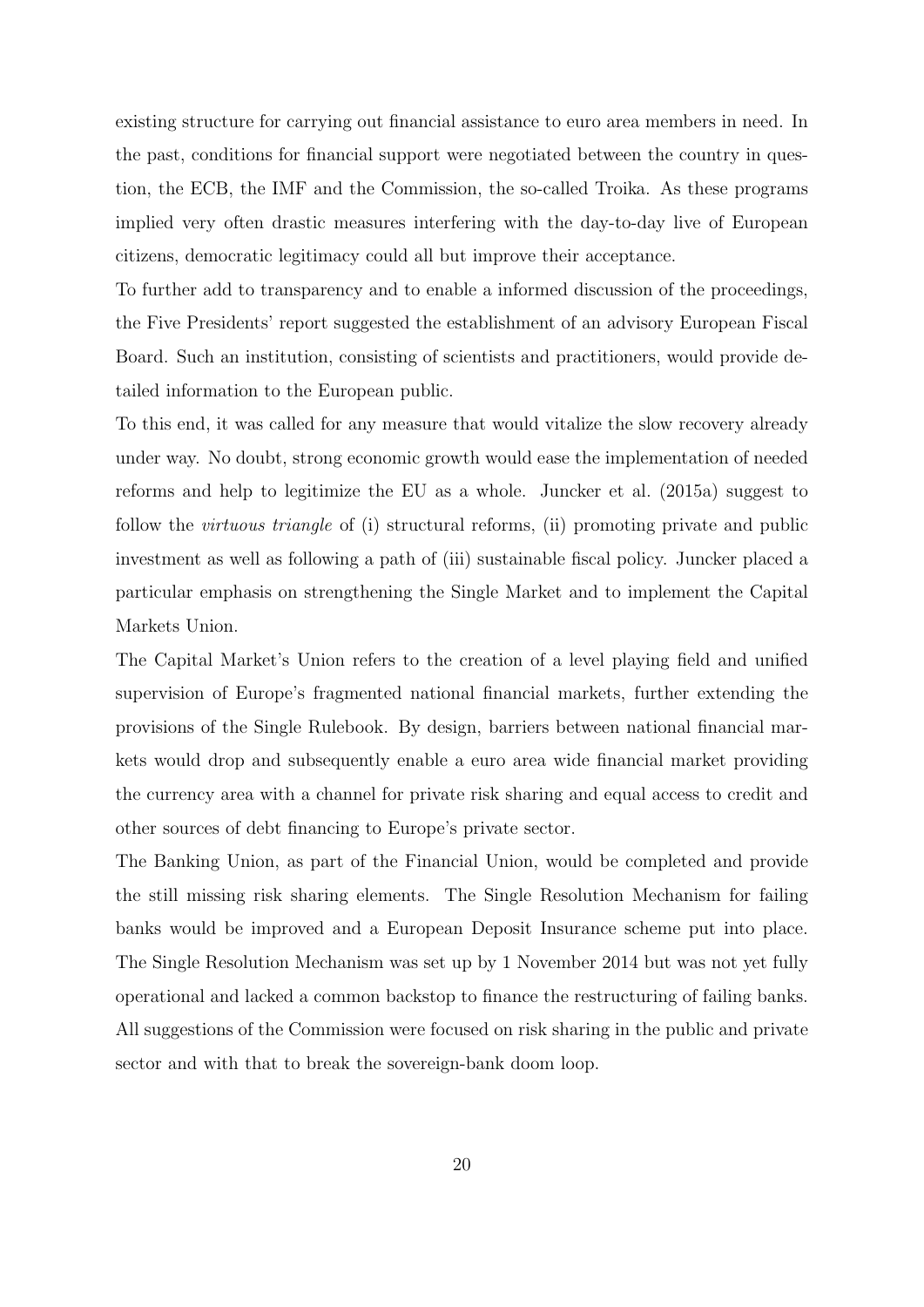The Commission intended to achieve this by the creation of a safe asset for the whole euro area that would complement, not substitute, the national safe assets provided by the member states. In this, the Commission had the support of all European institutions that contributed to the reports.

Finally, Jean-Claude Juncker frequently emphasized the problem of low public and private investment throughout the EU. European countries were forced to consolidate their budgets in response to the European debt crisis. Austerity measures were taken to comply with the rules of the SGP. In other cases, public spending cuts were forced on countries that had lost access to financial markets as a result of the crisis and were part of a program. The private sector suffered from heterogeneous credit conditions because of the lack of a euro area wide financial market.

The Juncker Commission was guided by alleviating the potential damage prolonged crisis and low investment could do to the long run growth potential of the European Union, i.e. avoid hysteresis. A throughout discussion of the topic can be found in Alcidi et al. (2015). In his introductory speech to the European Parliament, Juncker had already emphasized his intent to promote the recovery of the EU and to foster the long run growth perspective of all member states by mobilizing up to Euro 300 Billion through a European investment package.

Overall, the agenda of the Juncker Commission and the Five Presidents' report mirror the discussion of good governance above, regarding a balance between risk prevention and risk sharing in the public and private sector. We conclude that the program of the Juncker Commission was sound and, in theory, suited to the economic and financial situation in the member states.

### 4 The Juncker Commission's term of office

The European Commission (2019a) provides an overview on the proposals of the Juncker Commission. They report 535 legislative proposals of which roughly two thirds were adopted into legislation. While that seems impressive, of course not all of the proposals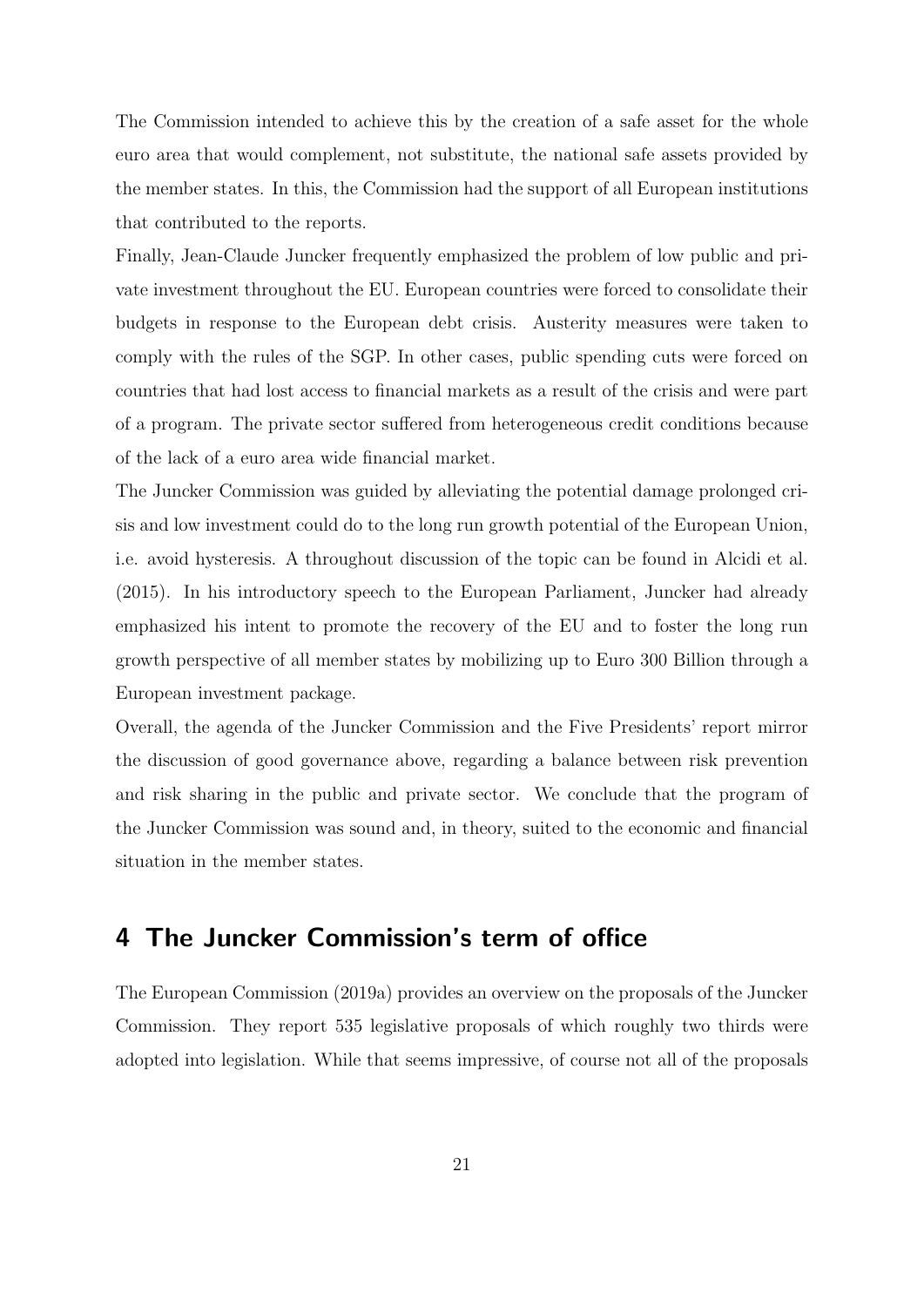were related to Europe's Economic and Monetary Union. Moreover, a legislative proposal might complement, simplify or add interpretation to existing elements of the euro area. Such proposals would not have moved President Junckers' agenda of introducing the much needed risk sharing mechanisms that could not be put through in the waves of reforms between 2010 and 2012.

When laying out his plans for the future of Europe, Juncker typically used stages to illustrate the process. The Five Presidents' report as well as the later Reflection Paper on the Deepening of the Economic and Monetary Union (European Commission (2017b)) are examples for such a practice.

In three consecutive stages, the first would summarize measures already under way, such that seemed uncontroversial at the time or were fully within the competence of the Commission. The second stage, scheduled for the more remote future after the completion of the initial stage typically included the heavy lifting, i.e. measures that were controversial or for which the Commission would need the unanimous support of the member states. Examples for these more ambitious goals were the set up of macroeconomic stabilization tools for the euro area or adjustments to the European Treaties. The implicit strategy was to complete the first two stages and then proceed to further deepening European integration. A third stage was rather ambiguous and its precise contends left for future specification.

Based on this strategy, the Juncker Commission had a good start. Arguably the most tangible achievement of the early months was the Investment Plan for Europe, commonly known as the Juncker Plan, see European Commission (2014). Public and private investment in Europe was low as a result of the Great Recession followed by the European Debt Crisis. This was a major concern as it increased the fear of hysteresis effects. Moreover, it fueled worries that Europe would fall behind competing regions in Asia and North America in the areas of research, education and the quality of its infrastructure. Austerity measures in response to the crisis dampened aggregate demand across the euro area which altogether fed fear of a low growth-low inflation scenario in the near future.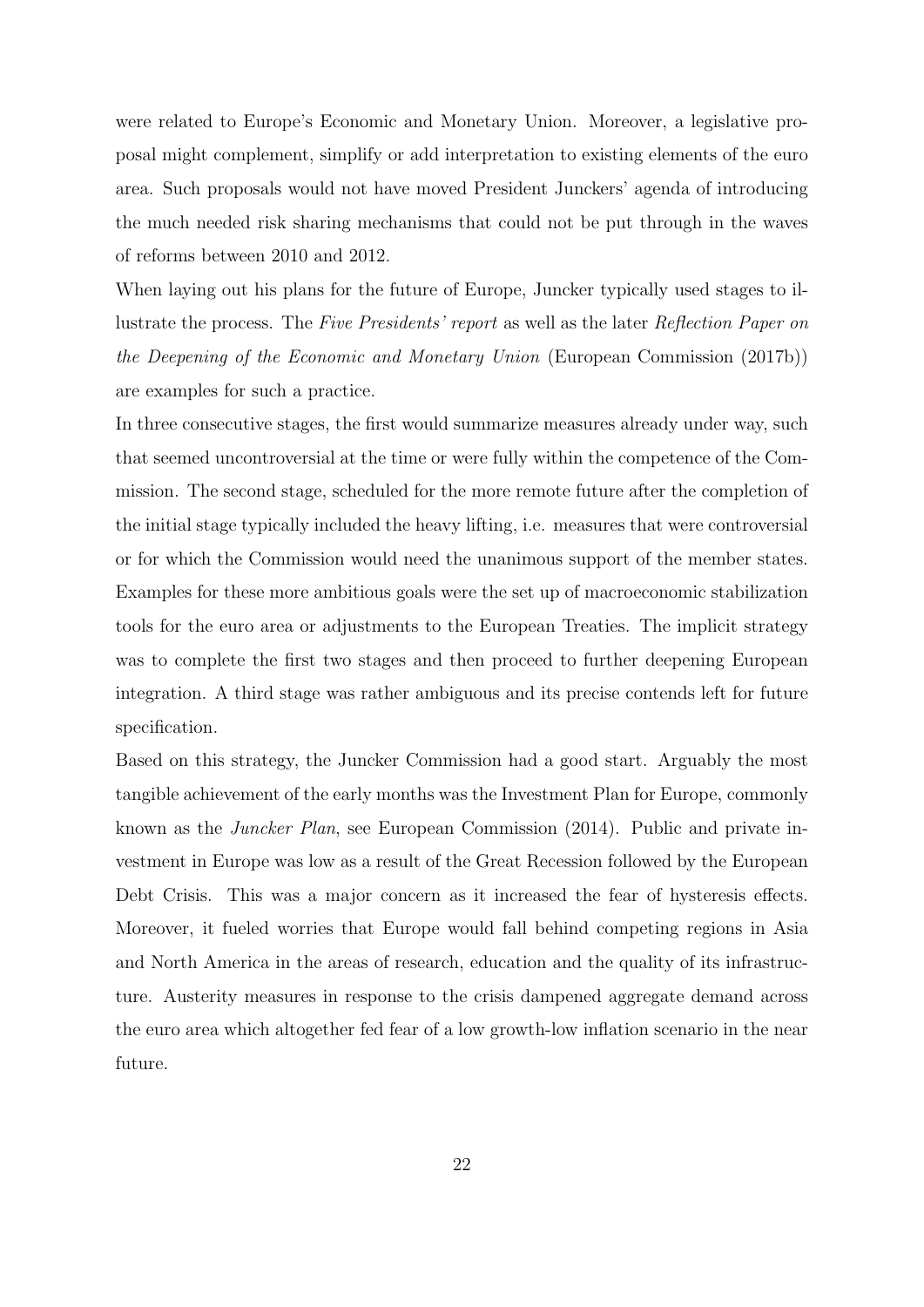The Juncker Plan aimed at revitalizing private investment and became a priority for the Commission in 2015. The risk of a potential investment project as well as the difference between the costs of financing it and the expected return on investment are the crucial variables in the decision making of investors. The idea of the Juncker Plan was to encourage private investment by providing guarantees to investors, i.e. reducing their exposition to risk. In addition, it set up a platform for information about potential investments projects. By providing respective information and technical assistance, the Juncker plan made it easier to find promising investment opportunities in Europe and therefore increased the chances that planned investment projects would be carried out. Last but not least, the plan aimed at enabling additional private investment by simplifying the regulatory framework in Europe.

The Juncker Plan proved to be a tremendous success. As of October 2019, the official website reported investments totaling Euro 439.4 bn related to its approvals. While there is no doubt about the positive impact on investment, as this is confirmed by independent evaluations such as EY (2016) and the European Court of Auditors (2019), the estimated totals vary. As put by European Court of Auditors (2019), the problem of estimating the exact impact of the plan is difficult because there is no way to know which of the investment projects related to the Juncker Plan would have been implemented anyway and which would have not found sufficient finance without it.

The Commission made considerable efforts to use the European Fund for Strategic Investment to increase its public visibility. The Commission provided easily accessible information to the general public on a dedicated website. Juncker himself and the Commission used the term "Juncker Plan" frequently when communicating to the public and even did so in his farewell address, Juncker (2019).

No doubt, the new euro area architecture put in place was complex. There were no precedents of what to expect from their application in practice. Moreover, recommendations to national governments in the course of the European Semester already published went into great detail. Thus, it was not only difficult to translate them into actual policies but also to monitor whether national governments were following them. The situation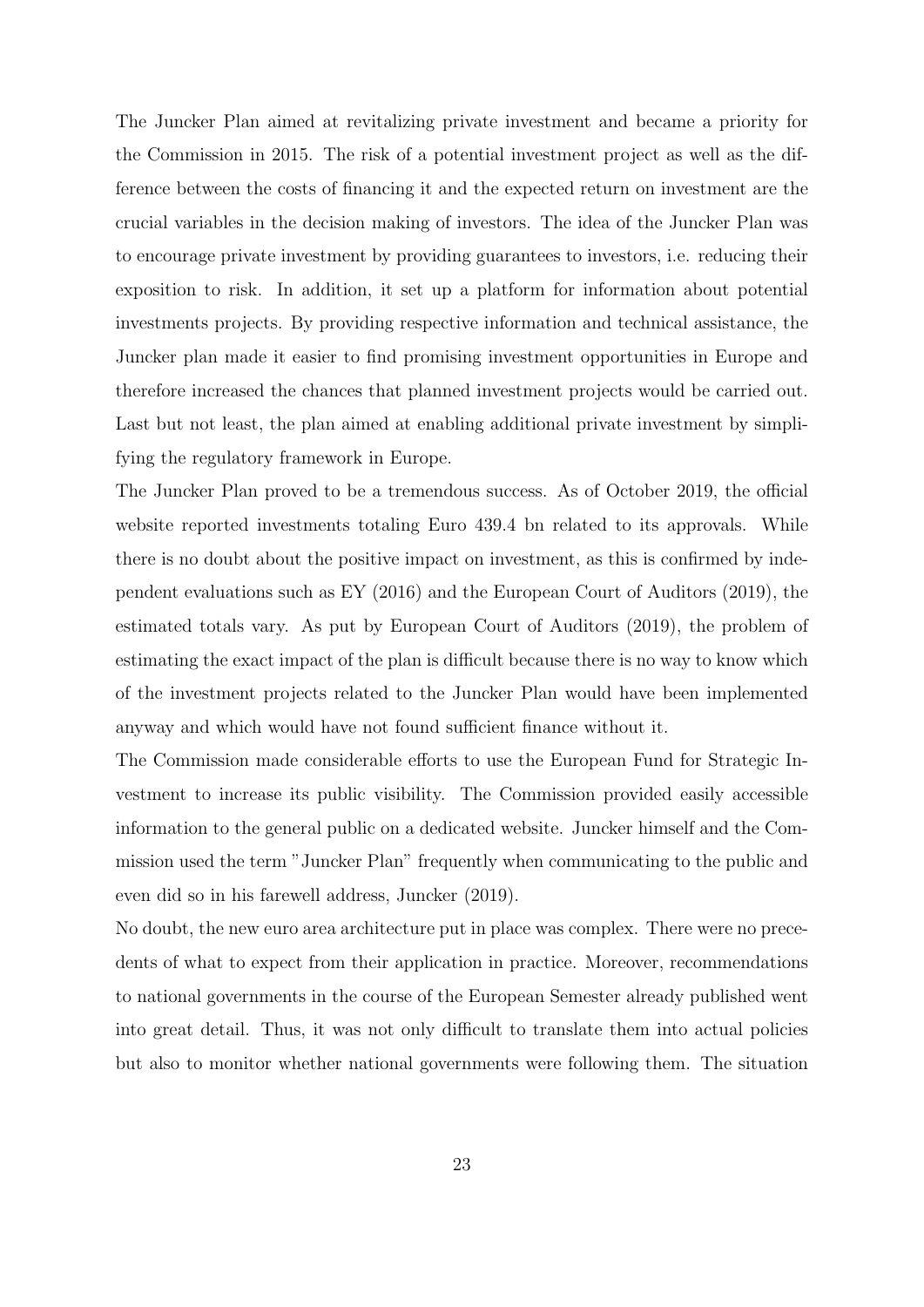was further complicated by the fact that as a result of the euro crisis, Greece, Cyprus, Ireland, Portugal and Spain were part of economic adjustment programs agreed with the Troika. Financial assistance to these countries was conditional on detailed agreements made on specific policy areas such as, reforms of labor markets and pension systems further distorted the picture.

The Commission decided to improve the situation by providing "Making the best use of the flexibility within the existing rules of the Stability and Growth Pact" (European Commission (2015b)) which aimed at clarifying the application of the new framework. The communication made it clear that the Juncker Commission fully intended to use its room for discretion when implementing the new architecture of the euro area in close cooperation with the Council with whom it shared the responsibility. At the same time, it set out its interpretation in a clear and unambiguous way to make its decision-making more transparent for the general public. Future recommendations by the Commission would abstain from attempts to micro-manage national policies and be laid out in simple terms. This would facilitate the monitoring of their implementation and thus improve accountability.

One example for a policy area with considerable uncertainty was how the Commission would treat public investment. Public investment was cut severely by all member states in an attempt to contain the European debt crisis. But it was not entirely clear how debt financed public investment would be treated by the Commission when estimating annual deficits of member states. The European Commission (2012) had emphasized that there would be no "golden rule" allowing governments to subtract public investment from their annual deficit. At the same time, the Commission in numerous statements and publications called for more public investment. The European Commission (2015b) resolved the contradiction by elaborating how to discount the national deficit in case it was caused by annual hikes in public investment.

The approach follows common sense and mirrors calls to give leeway on fiscal deficits caused by public investment. These were not new but also common under the original SGP. Blanchard and Giavazzi (2004) is an early and forceful example for such criticism.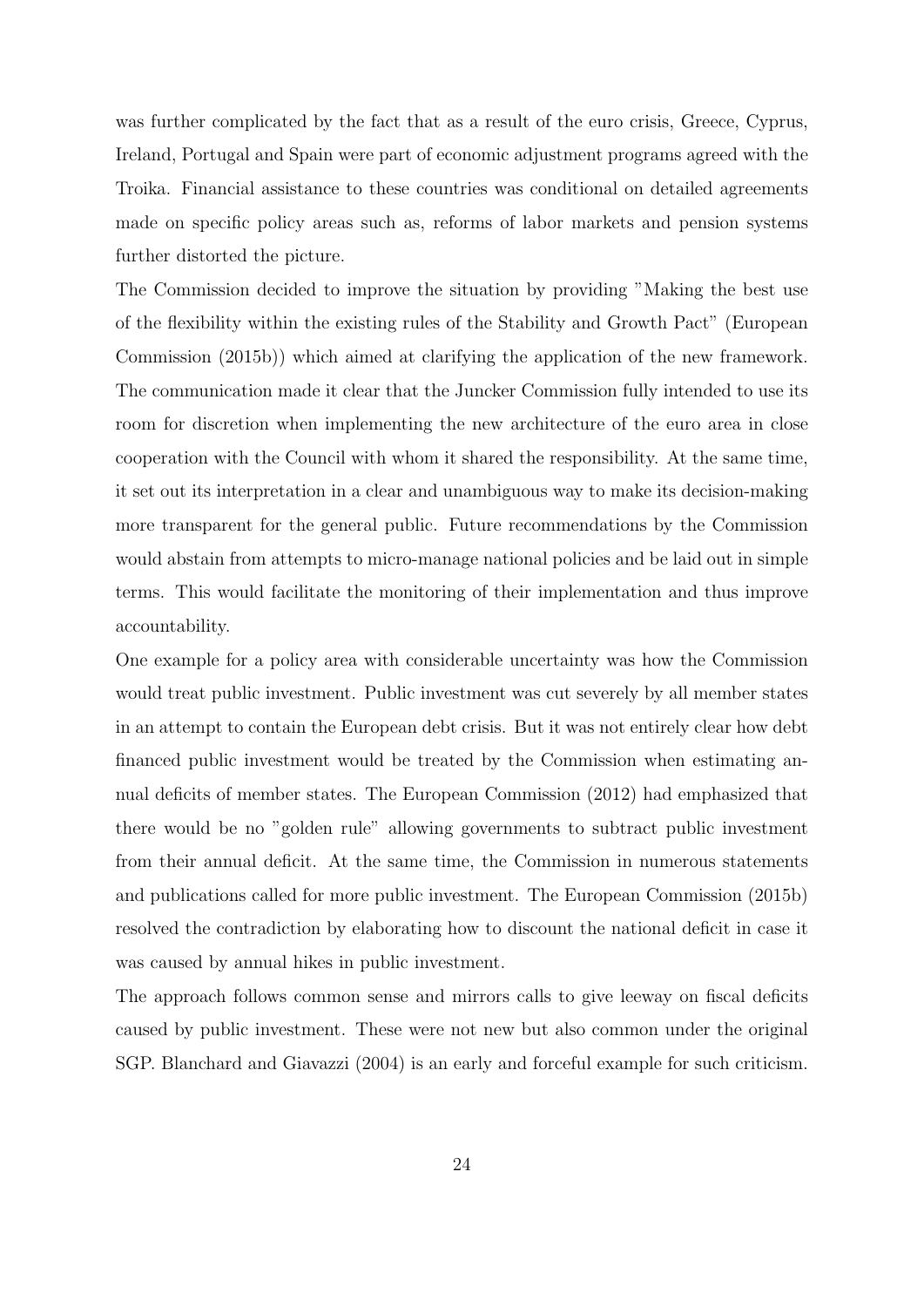Efstathiou and Wolff (2018) evaluate the impact of the revamp of the SGP by comparing the degree to which national governments implement the country specific recommendations of the Commission and find that the implementation level is generally low. But low implementation has been a common feature before the Juncker Commission took office which makes it difficult to attribute this observation to any single cause. Moreover, they confirm that the Juncker Commission politicized the whole process, e.g. they find that European countries are not treated equally.

In some cases, statements made by Jean-Claude Juncker that emphasized the use of discretion by his Commission might have been ham-handed. As a result, governments felt encouraged to count on the leniency of the Commission when it came to enforcement of the new rules.

On 31 May 2016, Juncker stated that a French budget that, under the most optimistic assumptions, barely had a chance to stay within the permissible range for the deficit, would not lead to a EDP "because it is France". Meaning that France is crucial as major economy and because its political clout is needed to move the European integration forward.

Such statements may have encouraged the former Italian coalition government of the Northern League and the Five Star Movement formed in 2018. They pounced on the opportunity to claim the same importance for themselves and tried to demand the right to violate the rules until they were replaced by a pro-European government in 2019.

However, the term of President Juncker was characterized by the slow but steady return of economic growth. All relevant macroeconomic indicators improved making it easier to adhere to the rules of the new SGP. A clear indicator is that as the Commission came into office in 2014 eleven member states were subject to EDPs as opposed to one in 2019.

The Five Presidents' report introduced the idea of National Productivity Boards to promote national ownership of policies related to boost productivity such as structural reform. The Council recommended the establishment of these Boards on 20 September 2016. At face value this is a clear win for the Juncker Commission. However, the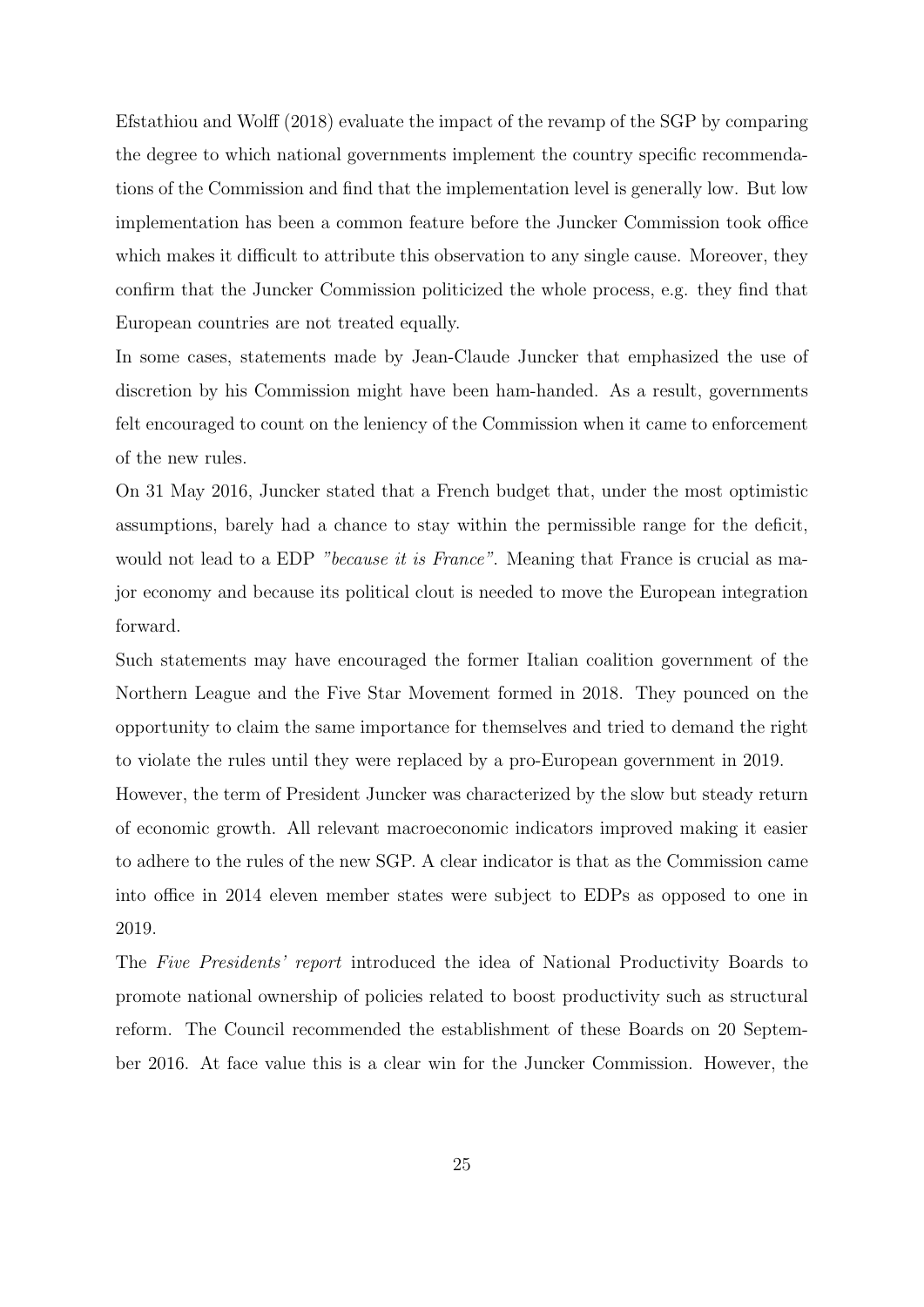latest progress report from the European Commission (2019b) reveals that many member states still need to act on the recommendation. In particular, important member countries such as Germany, Italy and Spain are lagging behind when it comes to implementation. Thus, it will take well beyond the Juncker Commission for this reform to come to full fruition.

At the same time, the Commission successfully set into motion its plans for the *Euro*pean Fiscal Board in its decision on 1 October 2015, see European Commission (2015a). The European Fiscal Board since then has contributed to the public discussion on fiscal policy in the Europe. Its positions were outlined in annual reports, assessments of the fiscal framework in general and scientific workshops that provided a platform for discussion. While all its activities and publications are available to the general public, it is hard to assess the impact of the European Fiscal Board on the ground in member states. Notwithstanding, the institution provides valuable information to European citizens and governments. It may need a few more years to become more generally known.

The introduction and expansion of effective instruments for public risk sharing in the euro area was the key priority of President Juncker. The ESM was already in place but setup as an intergovernmental treaty outside European legislation. Juncker et al. (2015b,a) suggested to incorporate the ESM in the European Treaties and to establish it as a European Monetary Fund. The proposal could not generate sufficient support.

The initiative to establish a common budget as a macroeconomic stabilization tool for the euro area also failed to gain much traction. Though, the matter remained part of public discussion. The difficulties arose due to the fact that member states had very different ideas of the appropriate volume, on what to spend the money and whether there should be a common budget or a macroeconomic stabilization tool at all. Obviously, no agreement could be reached as the member states were still in the process of finding a unified view on the matter in the first half of Juncker's term.

An uncontroversial and fast success should have been the transposition of the Euro Plus Pact, the "two pack" as well as the "six pack" and the Fiscal Compact into the European Treaties, as planned. Here again, this initiative lacked sufficient support of the member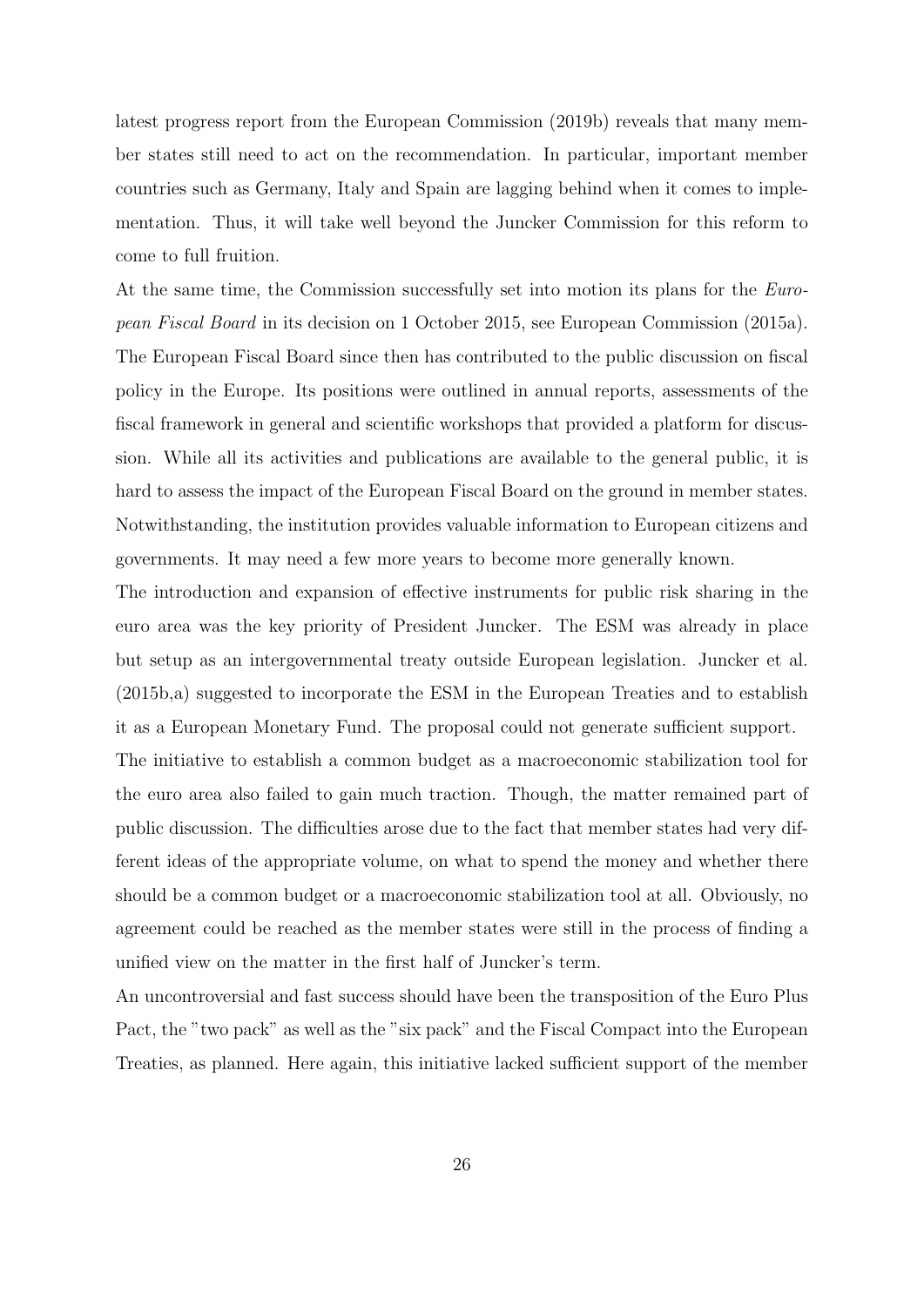states and did not gain any traction.

Moreover, in the aftermath of the Brexit vote in the United Kingdom on 23 June 2016, any initiative to adjust the European Treaties was put on hold until the negotiations on the future status of the leaving member state would be concluded. The Brexit negotiations absorbed substantial resources that the Commission could not devote to other, arguably more important, tasks.

To recall, the Juncker Commission referred to its concept for the financial sector as the Financial Union consisting of a Banking Union and a Capital Markets Union. The overhaul of the euro area framework had introduced the Single Rulebook as base for the Banking Union. However, only the elements that were intended to prevent the build up of risks from the financial sector such as, common supervision by the ECB, were put in place. Risk sharing elements such as, the Single Resolution Mechanism (SRM) lacked either crucial elements, i.e. the Single Resolution Fund (SRF) not fully financed, or not finally agreed upon such as, the European Deposit Insurance Scheme (EDIS).

The Juncker Commission aimed at breaking the standstill at implementation. This endeavor included the organization of bridging finance until the SRF would become fully stocked by the contributions from the participating private financial institutes. Moreover, as there was no guarantee that even a fully stocked SRF would be sufficient to resolve a severe banking crisis in the euro area. A backstop was needed. It could be either provided by government guarantees or by assigning the task to the ESM.

The EDIS is a crucial element to provide risk sharing for the private sector. Again, unanimous support by member states was required. Unfortunately, diverging opinions prevented any progress. Common arguments against such an insurance scheme were anticipated problems in the form of adverse selection and moral hazard. Adverse selection is the problem that those who face greater risk of the insured event are more likely to join any insurance scheme. In case of the EDIS this can be solved by making the participation mandatory for member states of the euro area.

Moral hazard is the problem that being insured may lead to more risky behavior as one does not have to cover the full costs of failure. In the context of the EDIS, it is a fact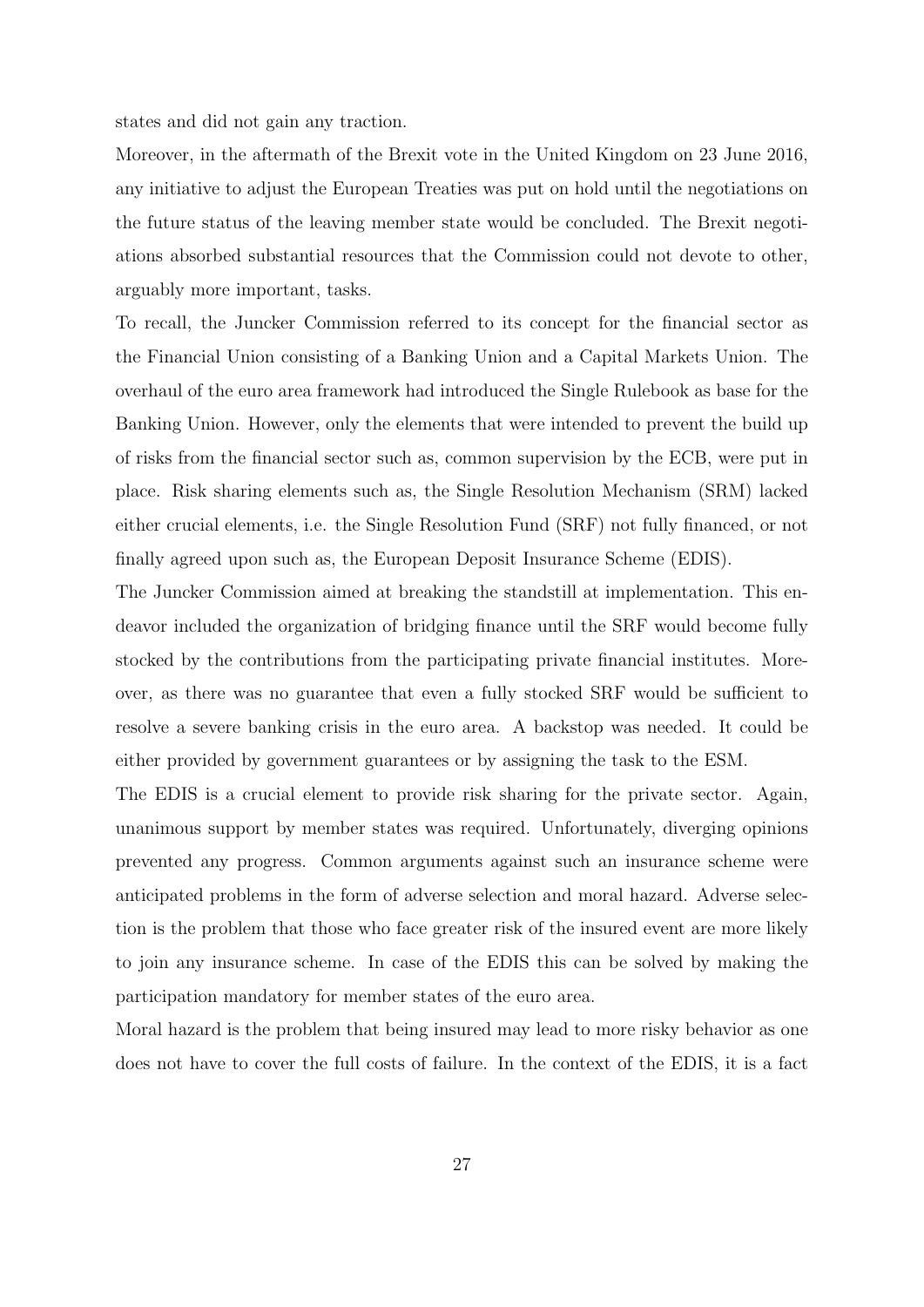that banks which have huge inventories of non-performing loans pose higher risks. If a common insurance scheme would become a reality, such banks might have little incentive to reduce these inventories. Even worse, they might run higher risks because their shareholders enjoy the profits while their liability does not exceed their investment in shares. Thus, the idea of the EDIS was met with skepticism. Some member states such as Germany feared that non performing loans in the banking systems of other member states would cause incalculable costs for their national tax payers. Thus, Gemany and others made reducing the accumulated stocks of non performing loans a precondition for negotiating the details of any EIDS. The European Commission (2015c) put forward a proposal for European Deposit Insurance Scheme but no agreement could be reached. In any case, none of the suggestions for the Financial Union, made in the first half of

Junckers' term, provided a solution for the sovereign-bank doom loop as they did not address the home bias in the banking sectors' asset holdings. The simple solution, the introduction of a European safe asset, had so little support that any initiative in this direction looked like a non-starter.

The creation of a fully functional European capital market adds a channel for risk sharing in the private sector. It would allow European businesses to finance investments outside their national banking system. As a result, the dependence of debt financing on the geographical location of the debtor is diminished. No meaningful progress could be achieved in the first half of the Juncker Commission's term. Sapir et al. (2018) provide a recent discussion of the state of play and find that despite the Commission's best efforts no major breakthrough could be achieved.

Certainly, President Juncker had hoped that accomplishing items on his agenda that were uncontroversial would build momentum and allow him to also move forward more controversial concepts. Implementing the Treaty changes, envisioned as the new euro area architecture was put in place from 2010 to 2012, should have been uncontroversial. However, these changes needed to be augmented with meaningful mechanisms for risk sharing in the public and private sector. The lack of workable agreements among the member states made it all but impossible to move forward. As the Commission depends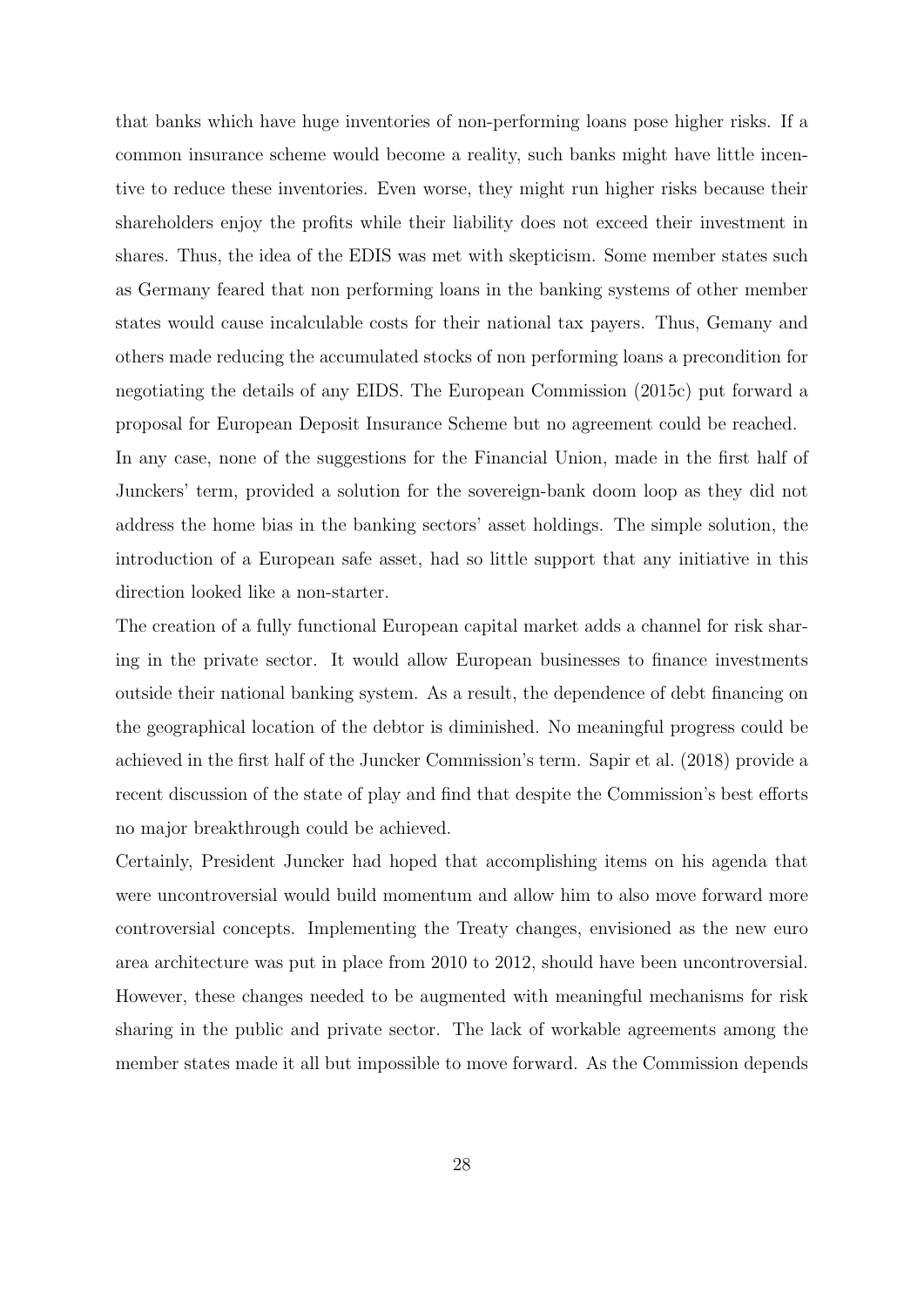on the unanimous support of the member states in that regard, it could try to convince them and keep the discussion moving but not force any progress.

None of the proposals to add risk sharing elements to the euro area architecture gained any traction until 2017. Claeys (2017) provides a throughout analysis of the state of play. At the time, the only meaningful risk sharing mechanism of the euro area was the jury rigged arrangement based on the ESM supporting member states in distress working together with the ECB, acting as the lender of last resort conditional on the support of the ESM.

But time worked in favor of the Commission. Europe was steadily recovering from the euro crisis. As all economic indicators looked brighter, the public support for European institutions improved. Moreover, the Brexit decision of 2016 which had lead to political and economic turmoil in the United Kingdom shifted the perception towards Europe. Investment in the UK decreased dramatically, the Pound slumped and the way the British government handled the negotiations with the European Union contributed even more to improve the citizens' support for European integration. In 2017, the support for the euro even hit a record high, see European Commission (2017b) for detailed data.

With his State of the Union address on 13 September 2017, then President Juncker tried to seize the opportunity to break the deadlock. Apart from a more favorable public sentiment, other factors improved his chances for success. Since 14 May 2017 Emmanuel Macron has been the President of France. During his presidential campaign, he showed being a staunch supporter of European integration. In his Sorbonne speech on 26 September 2017, President Macron doubled down on his efforts. In fact, his suggestions mirrored the original reform agenda of President Juncker in large parts. Macron emphasized the need for risk sharing mechanisms and to intensify cooperation in areas such as tax policy. Moreover, he suggested to introduce majority voting instead of unanimity in certain policy areas which would mitigate the risk of extended stalemates. Furthermore, he wanted to limit the ability of member states to trade consent in one policy area for concessions in others. To accomplish these goals, President Macron being aware that France cannot move alone - called for the support of the German gov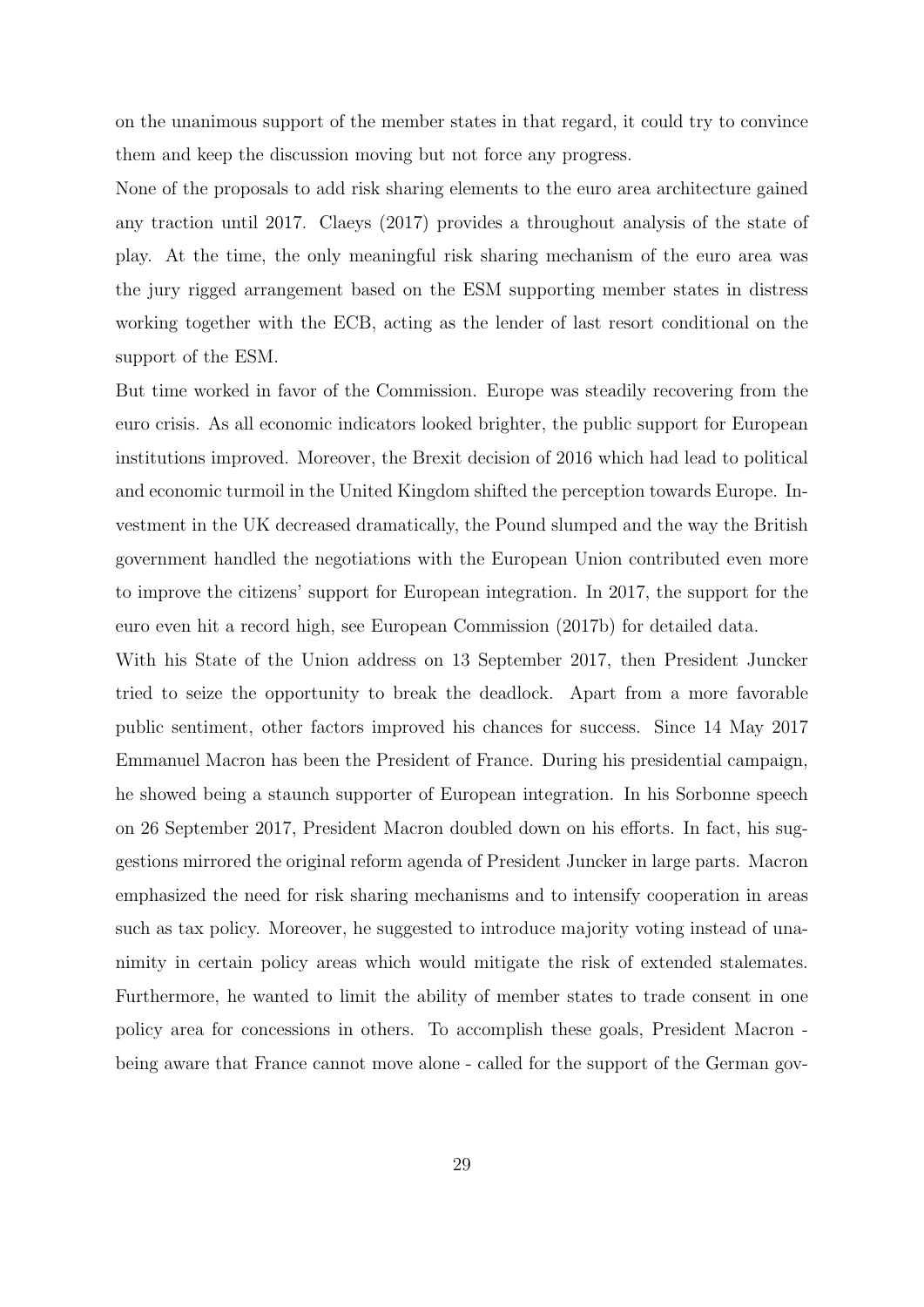ernment for a joint effort to complete the architecture of the Economic and Monetary Union.

The European Commission (2017b,c) put forward its agenda once more but still no immediate progress could be achieved. It is evident that economic recovery does no go on forever. Should Europe fail to complete the euro area architecture before another downturn hits the euro area, once again it would have to rely on improvisation and quick fixes. It goes without saying that preventing a disaster is preferable to dealing with the results from just waiting for it to happen. In January 2018, a group of fourteen French and German economists called out the failure to complete the euro area reforms. Benassy-Quere et al. (2018) diagnosed the stalemate as a result of competing views: One group of member states favored firm rules enforced by market pressures and strict supervision. Other member states were less trusting in financial markets to enforce fiscal discipline and adjustment of policies to maintain competitiveness of the national economies.

Both sides pointed at recent evidence. In response to the euro crisis, member states had abandoned the rules set in the original SGP as contagion and negative spillovers made following the rules-based framework costly. The financial assistance provided to failing member states, established a precedent for ex-post risk sharing. In that view, adjusting existing rules to reality was just common sense.

Opponents of this view emphasized that deviating from the rules of the original SGP had fueled a rise of populism and political divide in and across member states. Obviously, setting up a set of rules and promising time and again that those were set in stone, in national election campaigns had contributed to political division as the repeated promises were broken. From that point of view, making the rules tougher and hold on to them, but this time for real, was seen as a feasible solution by some member states. However, this point of view ignores that the existing precedent would make it challenging to make such a course of action credible. That is, whether such credibility could be restored at all.

Benassy-Quere et al. (2018) argued that the stalemate itself was now causing division across Europe. Not being able to solve the most urgent problems of the Union did not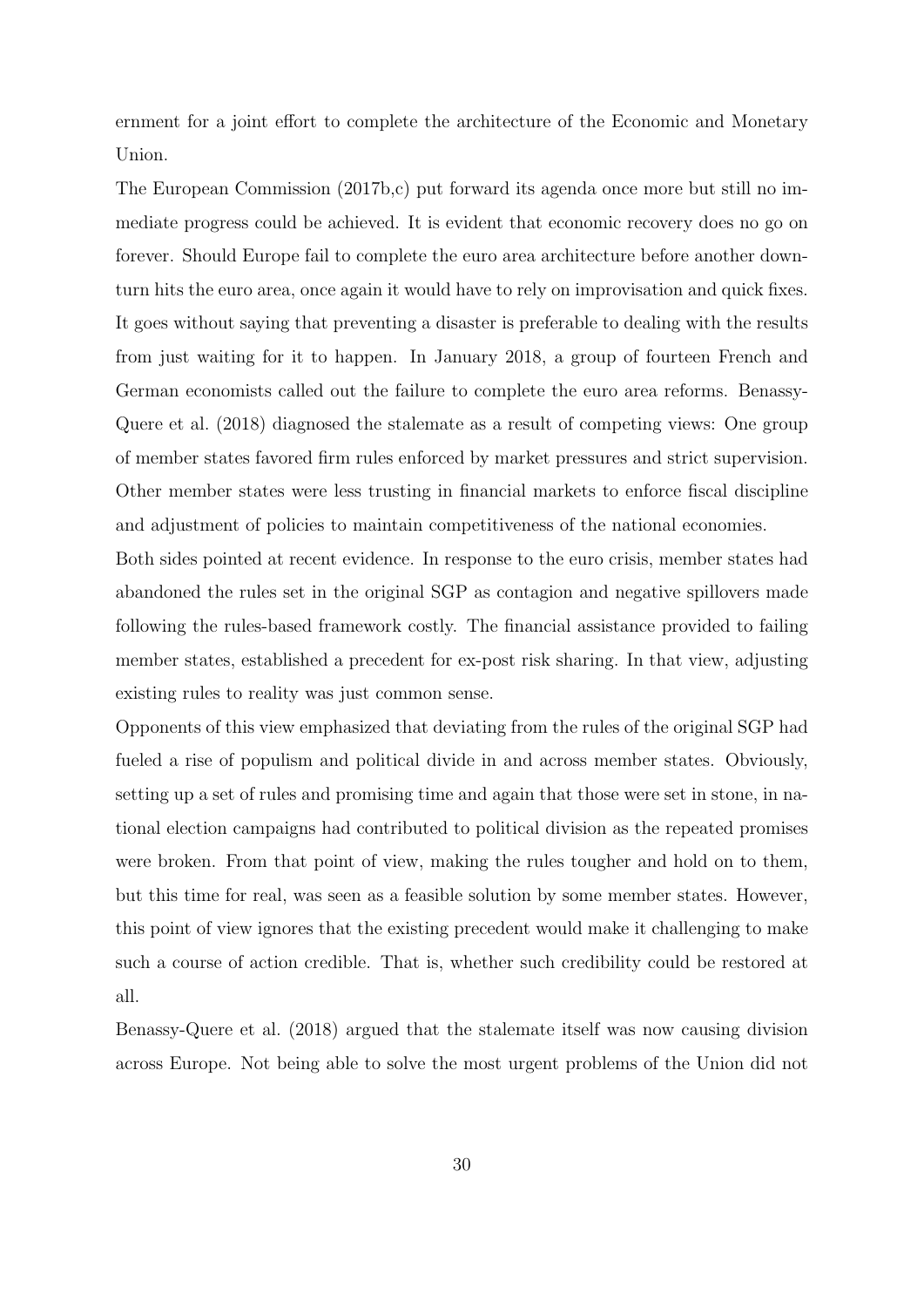foster citizens' confidence in national and European institutions. They suggested a solution that can be characterized as the common denominator of the competing views. Fiscal discipline should be enforced by a no bailout rule but complemented by measures to minimize contagion. After a country that suffered a public debt crisis had made credible efforts to restructure its debt, it would receive assistance by the ESM. The system would work like an insurance scheme with a deterrent fee.

A similar approach was suggested for a macroeconomic stabilization tool that would act as reinsurance for national automatic stabilizers such as, the unemployment insurance. For the private sector, Benassy-Quere et al. (2018) argued in favor of a backstop for the SRF, a common deposit insurance for the euro area, a European safe asset to break the sovereign-bank doom loop and a fully integrated European financial market. But they did not argue in favor of a common budget.

In 2018, the Juncker Commission once again went on the offensive and made a number of proposals. Amongst them was a new initiative to push forward the Capital Markets Union, see European Commission (2018). The creation of a European Monetary Fund was proposed once more as well as that of a European Investment Stabilization Function which would provide macroeconomic stabilization and a common budget for the euro area.

Altogether, the Commission reiterated European Commission (2012), the Five Presidents' report as well as the more recent White Paper on the Future of Europe (European Commission (2017c)). President Macron had suggested to establish a substantial budget for the euro area, about three times the amount of the European Union's budget which would provide meaningful risk sharing in the public sector. The Commission took up on that by the renewed proposition of a European minister of economy and finance (European Commission (2017a)) and a unified external representation of the euro area. France and Germany came to an agreement on the Frech proposals in their Meseberg declaration of June 2018. Both countries now supported a euro area budget, the ESM to act as a backstop for the SRF and macroeconomic stabilization tools for the euro area. As already emphasized, decisions on that level of gravity require unanimous approval of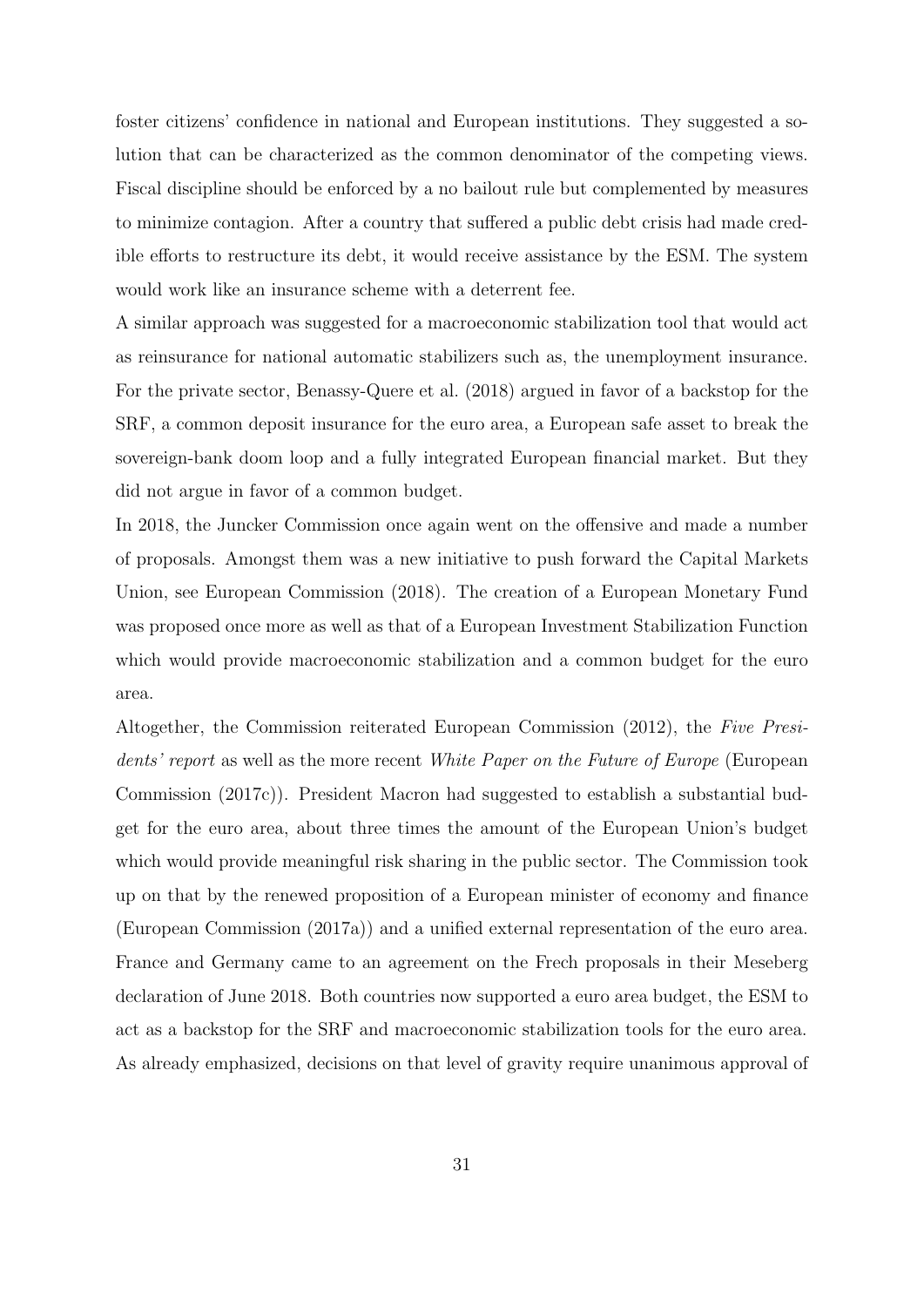the member states within the Council. Thus, to break the deadlock support has to go beyond that of the two most important member states. Thus, it is not surprising that the Eurosummit in December 2018 could not reach a complete breakthrough. The only major success of the summit was the introduction of the ESM as the backstop for the SRF. The other proposals were watered down considerably or abandoned altogether.

The Budgetary Instrument for Convergence and Competitiveness, i.e. the budget for the euro area, will be introduced with the EU budgetary package for 2021-2027. But its expected meager Euro 25 billion fall far short of the French suggestions of being three times the EU budget. In fact, the budget of the euro area will be part of the existing budget of the European Union. Moreover, the new euro area budget will be explicitly excluded from any spending related to macroeconomic stabilization and restricted to the promotion of convergence and competitiveness. It will not have any noticeable impact on the aggregate fiscal stance of the euro area.

As a result, the ECB alone will have to carry the burden of macroeconomic stabilization for the foreseeable future. This decision of the Council is surprising. In 2017, it had become painfully obvious that the euro area is in serious danger of a prolonged period of low inflation rates accompanied by anemic economic growth.

As the ECB is the only institution of the euro area that engages in macroeconomic stabilization, it is in serious danger of having to maintain interest rates close to the zero lower bound in order to stimulate aggregate demand in hopes of moving the inflation rate closer to the proclaimed 2%-target. If successful, the ECB will be in a position to normalize the interest rates and regain room to manoeuvre. There is a common agreement in scientific literature that fiscal policy complementing the efforts of the ECB would be beneficial and contribute to the long term macroeconomic stability of the euro area.

As there continues to be no unified fiscal policy, to achieve this, the member states will have to coordinate their spending decisions should they wish to support the ECB by stimulating aggregate demand and the inflation rate. Supporting the ECB in the current situation requires expansive fiscal policy on the aggregate level. In particular,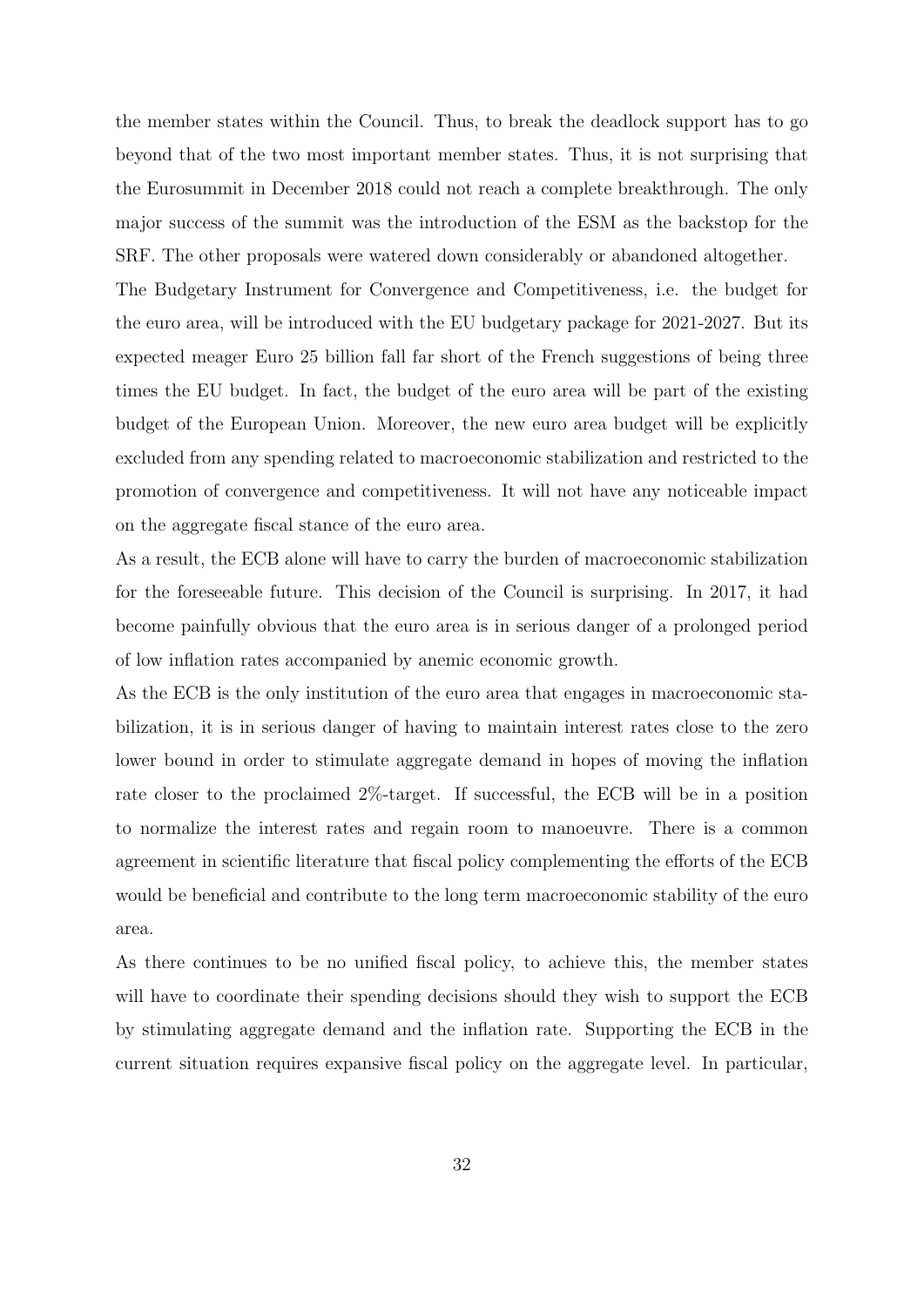countries with room for additional spending have to increase their spending, e.g. public investment, to achieve this aim. A discussion of the problem can be found in Alcidi et al. (2015) and Pekanov (2018). While the European Commission (2016) was well aware of the problem, once again, the Council failed to reach unanimity to address it.

Moreover, since the Eurosummit of December 2018, the introduction of a safe asset for the euro area is no longer part of the discussions in the Council. But the latest detailed proposal by Corsetti et al. (2019) deserves consideration by Commission and Council alike. No agreement could be reached on any alternative tool for macroeconomic stabilization.

Now, the discussion is evolving around either replacing national unemployment insurance systems by a common European insurance or installing a European reinsurance scheme to cover unemployment insurances at national level. Here again, incentives for national governments implied by either system will be crucial to generate acceptance. A European unemployment insurance scheme will organize payments between citizens who either contribute or receive payments, a reinsurance system would be organized as intergovernmental transfer. The latter system raises fears of moral hazard by the participating governments while the former might be difficult to organize because of diverging incomes and standards of living across the euro area, see Kletzer and von Hagen (2000) for a throughout discussion.

We conclude that, with few exceptions, the Juncker Commission failed to reach major breakthroughs with regard to the euro area reform. Instead, reforms moved at glacial speed as then President Juncker struggled to convince the Council of more ambitious steps. But, he successfully kept the reform process going and the urgency of the topic on the agenda of European politics.

## 5 Concluding remarks

In his introduction as Candidate for President of the European Commission (Juncker (2014)), Jean-Claude Juncker, had compared the required reform process forced by the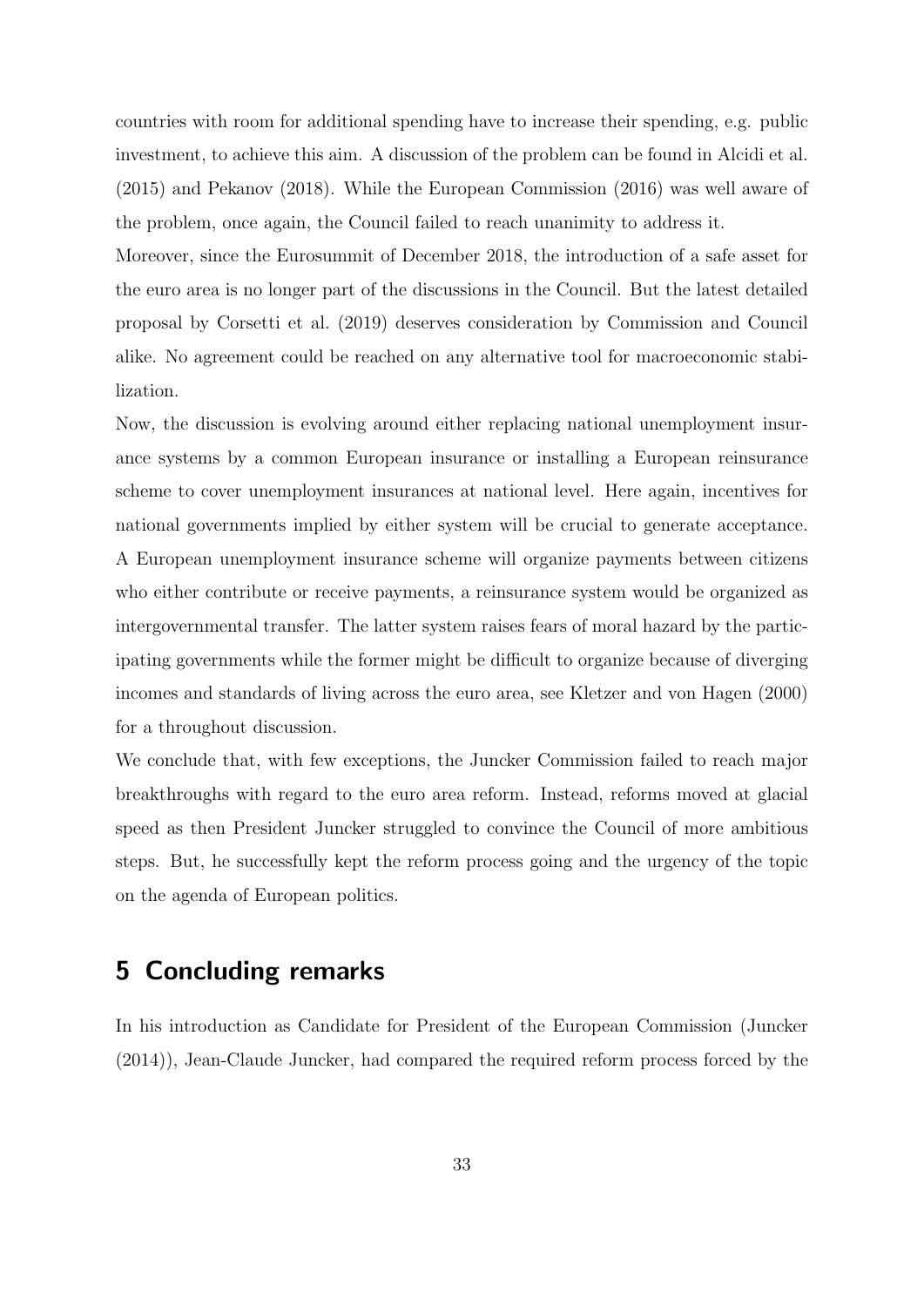euro crisis to the "repair (of) a burning plane whilst flying". In other statements, he described the euro area architecture rather being the result of decisions under external pressure instead of a well prepared strategy or unified vision.

The Juncker Commission came into office with sound and reasonable proposals to complete and make the architecture of Europe's Economic and Monetary Union more resilient. Although is has to be stated that some of these proposals such as, introducing the improvised reforms triggered by the euro crisis into the European Treaties were agreed upon before Jean-Claude Juncker became President of the Commission.

Moreover, much of the agenda of then President Juncker reflects suggestions made by renowned experts and scientists and can be seen as largely uncontroversial. A prominent voice is that of Obstfeld (2013). He argued that long term macroeconomic stability cannot be achieved with full financial integration and financial stability, if there is no meaningful common budget introduced alongside. Or in other words, a regime of fiscal rules cannot serve as a substitute for a substantial budget on the euro area level, if the European Economic and Monetary Union features a full fledged Financial Union. As we discussed above, this view was shared by the Five President's Report and the predecessor Commissions. The creation of a common budget, together with a safe asset for the euro area and a common deposit insurance scheme were necessary steps to satisfy these conditions.

Then President Juncker failed to achieve these goals because the Commission depends on the unanimous support of the Council. As a seasoned veteran of European politics, Juncker knew this, his references to the reforms under duress typically in response to an imminent crisis proved all to accurate. The member states of the European Economic and Monetary Union failed to find agreement especially in an environment that relaxed the pressures on their economies as Europe returned to a path of economic growth.

At its core, the problem is the well known fact that short term interests of member states governments are all too often preventing European institutions from pursuing strategies that would improve the chances for long term stability.

The quick disposal of the original SGP's no bailout rule in response to the euro crisis as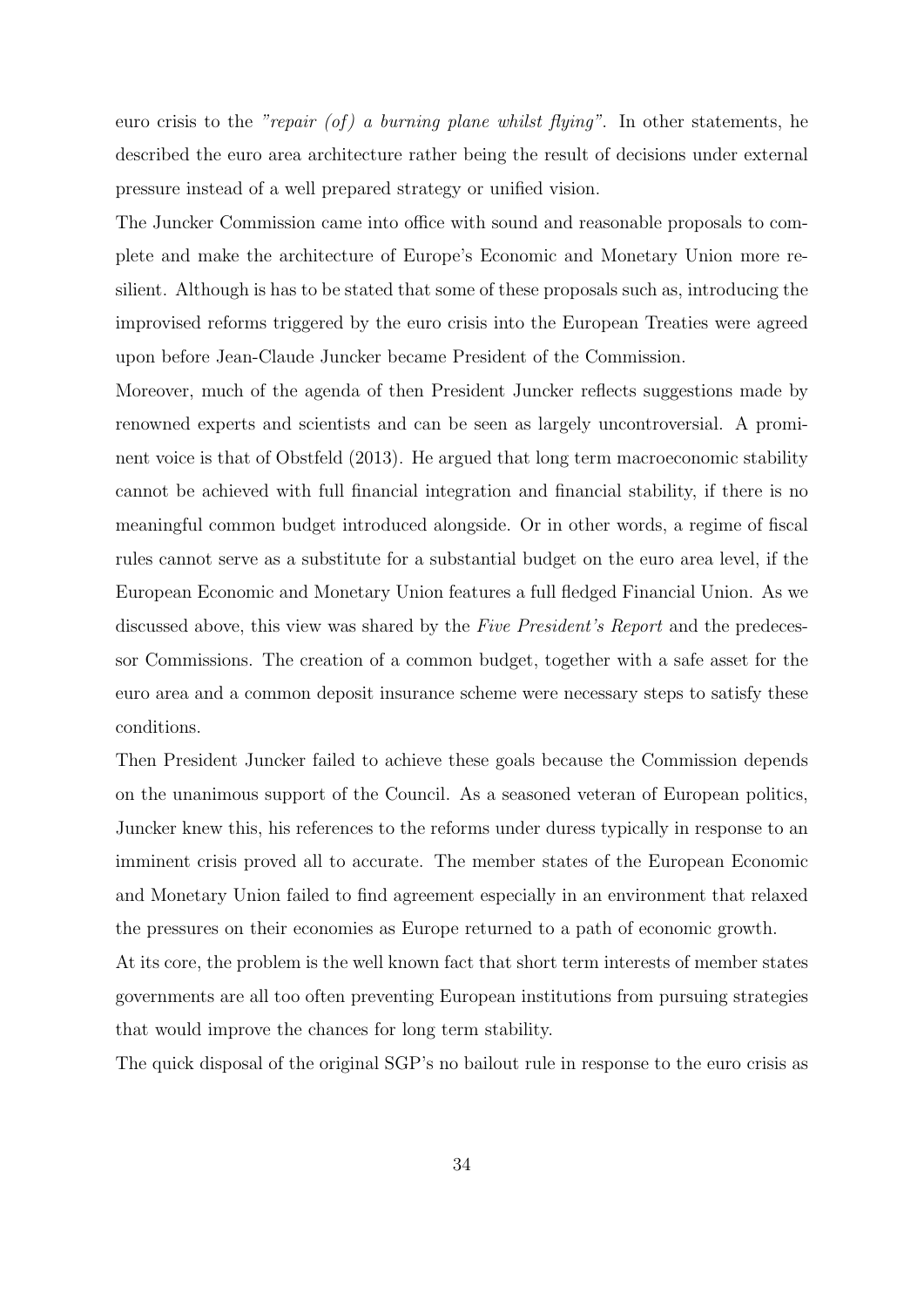summarized by Ardagna and Caselli (2012) illustrates the very problem. As the Commission's hands are tied without the support of the Council, the Juncker Commission could only keep the issue on the agenda and hope to convince the member states over time.

However, in the tumultuous environment caused by the Brexit vote and the election of Donald Trump as President of the United States of America, then President Juncker managed not only to push the reform agenda time and time again but he was able to move several items from his agenda forward. Maybe it was realistic to assume, on his part, that in order to achieve a major breakthrough, any Commission needs external pressure.

However, there are signs that the seeds planted by the Juncker Commission will come to fruition in the near future. The German minister of finance, Olaf Scholz, seems sympathetic to the idea of a EDIS. Moreover, it is not unlikely that Donald Trump will remain President of the United states for a second term, which is also likely to keep external economic pressure on Europe. In addition, the resources tied up by Brexit are likely to be at least partially freed when the United Kingdom has finally left the European Union. After that, negotiations between the EU and the UK will have to focus on a bilateral free trade agreement, an area in which European institutions have a lot of routine. Moreover, the introduction of the euro area budget does provide a common platform that can be easily expanded, should member states decide to do so.

Two crucial weak spots of the euro area remain. Firstly, the sovereign-bank doom loop is still intact and secondly, there is no common macroeconomic stabilization tool to complement the unified monetary policy of the ECB. However, the growing interest in a common unemployment insurance scheme is promising. Moreover, the simple and straightforward solution to the looming sovereign-bank doom loop, a safe asset for the euro area, is still an option. The new Commission of President Ursula von der Leyen will have to continue pushing crucial reforms to make the European Economic and Monetary Union shock-proof. In pursuing that goal it will have the opportunity to build on the groundwork provided by its predecessor.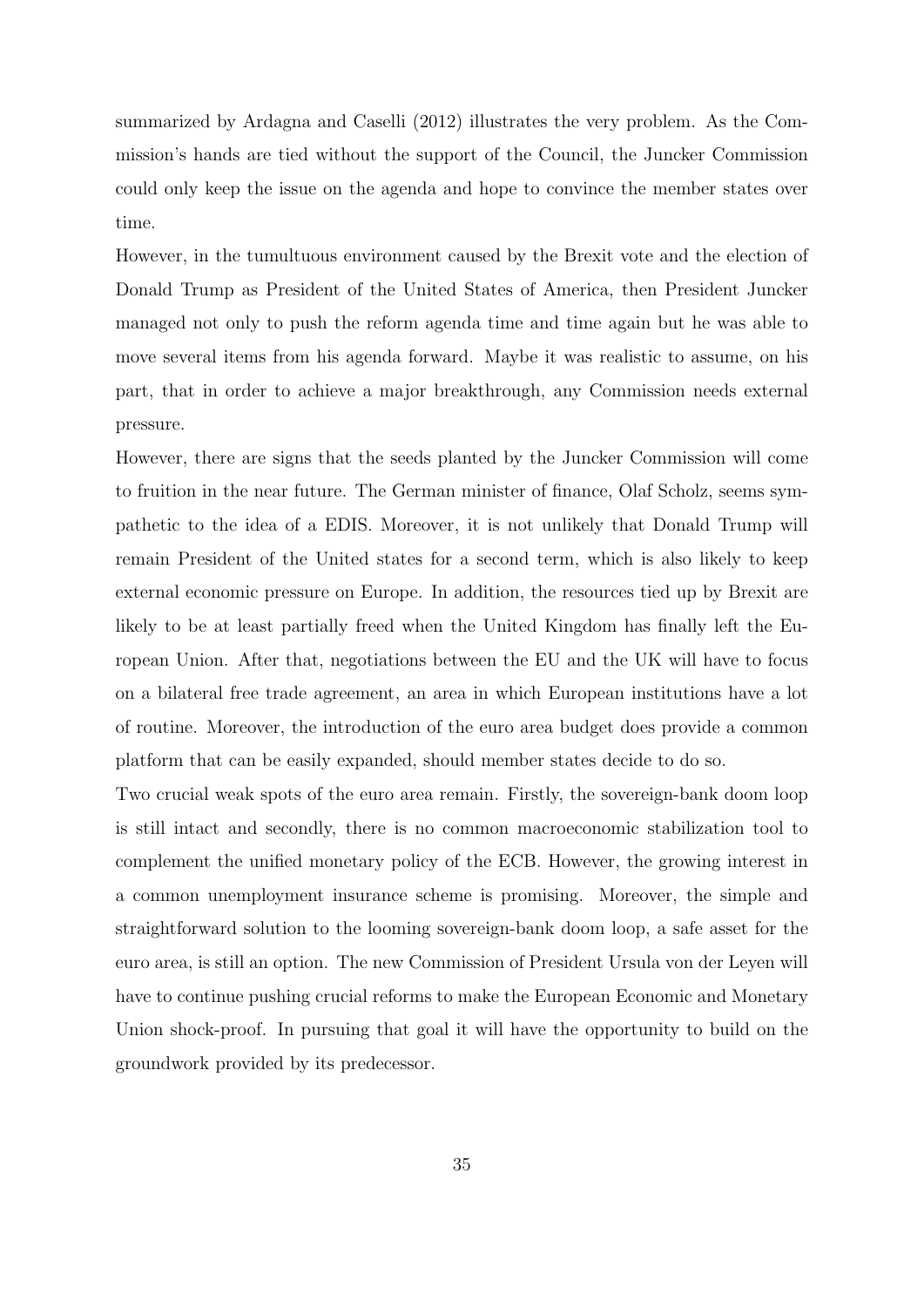## **References**

- Alcidi, C., Maattanen, N., and Thirion, G. (2015). Cross-country spillovers effects and fiscal policy coordination in EMU. Technical report, Firstrun - Fiscal Rules and Strategies under Externalities and Uncertainties.
- Ardagna, S. and Caselli, F. (2012). The Political Economy of the Greek Debt Crisis: A Tale of Two Bailouts. CEP Special Papers 25, Centre for Economic Performance, LSE.
- Benassy-Quere, A., Brunnermeier, M., Enderlein, H., Farhi, E., Fratzscher, M., Fuest, C., Gourinchas, P.-O., Martin, P., Pisani-Ferry, J., Rey, H., Schnabel, I., Veron, N., di Mauro, B. W., and Zettelmeyer, J. (2018). Reconciling risk sharing with market discipline: A constructive approach to euro area reform. CEPR Policy Insight 91, Center for Economic Policy Research.
- Blanchard, O. J. and Giavazzi, F. (2004). Improving the SGP Through a Proper Accounting of Public Investment. CEPR Discussion Papers 4220, C.E.P.R. Discussion Papers.
- Buiter, W. and Rahbari, E. (2010). Greece and the fiscal crisis in the EMU. CEPR Policy Insight, (51).
- Claeys, G. (2017). The missing pieces of the euro architecture. Policy Contributions 22566, Bruegel.
- Corsetti, G., Dedola, L., Jarocinski, M., Mackowiak, B., and Schmidt, S. (2019). Macroeconomic stabilization, monetary-fiscal interactions, and Europe's monetary union. European Journal of Political Economy, 57(C):22–33.
- Efstathiou, K. and Wolff, G. B. (2018). Is the European Semester effective and useful? Policy Contributions 26281, Bruegel.
- European Central Bank (2012). A fiscal compact for a stronger economic and monetary union. Monthly Bulletin, pages 79–94.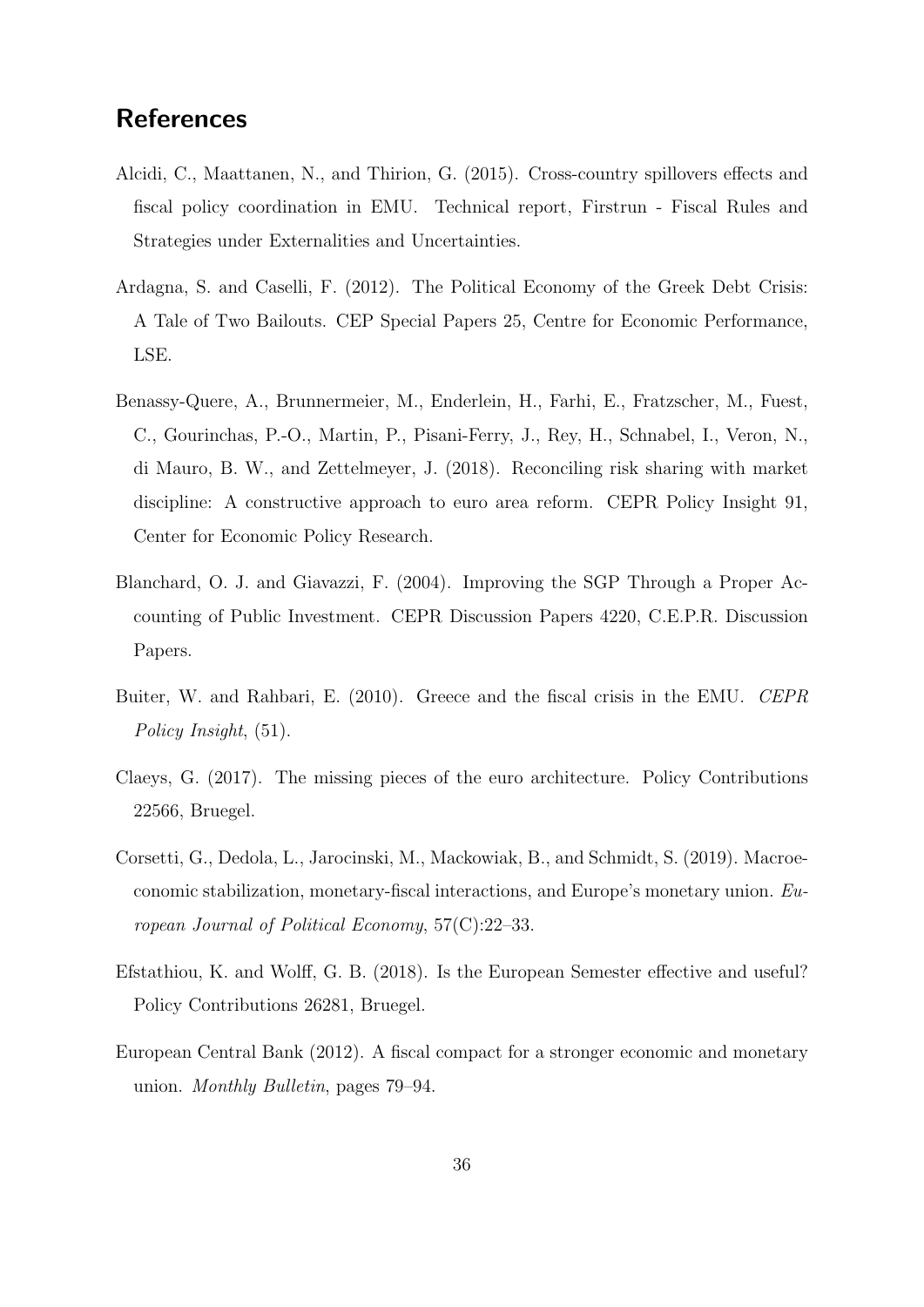- European Commission (2010a). Enhancing economic policy coordination for stability, growth and jobs - tools for stronger EU economic governance. Communication from the Commission to the European Parliament, the European Council, the Council, the European Central Bank, the European Economic and Social Committee and the Committee of the Regions, (COM(2010) 367).
- European Commission (2010b). Reinforcing economic policy coordination. Communication from the Commission to the European Parliament, the European Council, the Council, the European Central Bank, the European Economic and Social Committee and the Committee of the Regions, COM (2010)(250).
- European Commission (2012). A blueprint for a deep and genuine economic and monetary union: Lanching a European debate. Communication from the Commission, COM (2012)(777).
- European Commission (2014). An investment plan for Europe. Communication from the Commission to the European Parliament, the Council, the European Central Bank, the European Economic and Social Committee, the Committee of the Regions and the European Investment Bank, COM (2014)(903).
- European Commission (2015a). Commission Decision (EU) 2015/1937 of 21 October 2015 establishing an independent advisory European Fiscal Board. Official Journal of the European Union.
- European Commission (2015b). Making the best use of the flexibility within the existing rules of the stability and growth pact. Communication from the Commission to the European Parliament, the Council, the European Central Bank, the Economic and Social Committee, the Committee of the Regions and the European Investment Bank,  $COM(2015)(12)$ .
- European Commission (2015c). Proposal for a Regulation of the European Parliament and of the Council amending Regulation (EU) 806/2014 in order to establish a European Deposit Insurance Scheme. European Commission, COM (2015)(587).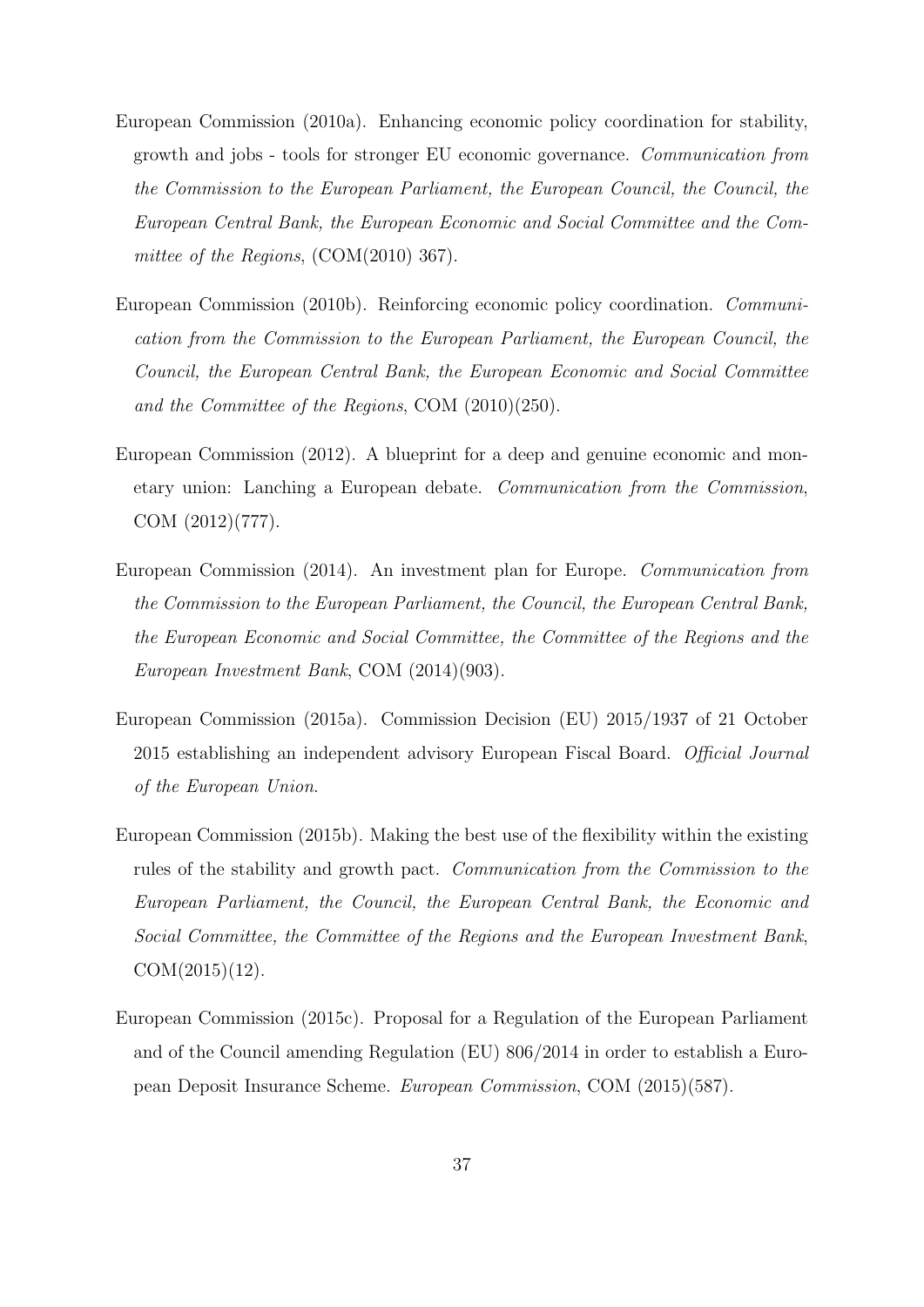- European Commission (2016). Towards a positive fiscal stance for the euro area. Communication from the Commission to the European Parliament, the Council, the European Economic and Social Committee and the Committee of the Regions, COM (2016)(727).
- European Commission (2017a). A European minister of economy and finance. Communication from the Commission to the European Parliament, the European Council, the Council and the European Central Bank, COM(2017)(823).
- European Commission (2017b). Reflection paper on the deepening of the Economic and Monetary Union. European Commission, COM(2017)(291).
- European Commission (2017c). White paper on the future of Europe. European Commission, COM(2017)(2025).
- European Commission (2018). Completing the Capital Markets Union by 2019 time to accelerate delivery. Communication from the Commission to the European Parliament, the European Council, the Council, the European Economic and Social Committee and the Committe of the Regions, COM(2018)(114).
- European Commission (2019a). 2014-2019, Juncker Commission, Key figures for the EU 2014-2019. Technical report, European Commission.
- European Commission (2019b). Progress report on the implementation of the Council recommendation of 20 September 2016 on the establishment of National Productivity Boards. Report from the Commission to the Council, COM (2019)(152).
- European Court of Auditors (2019). European fund for strategic investments: Action needed to make EFSI a full success (pursuant to article 287(4), second subparagraph, TFEU). Special report, European Court of Auditors.
- EY (2016). Ad-hoc audit of the application of the regulation 2015/1017 (the EFSI regulation). Technical report, Ernst & Young Global Limited.
- Gerlach, S., Schulz, A., and Wolff, G. B. (2010). Banking and Sovereign Risk in the Euro Area. CEPR Discussion Papers 7833, C.E.P.R. Discussion Papers.